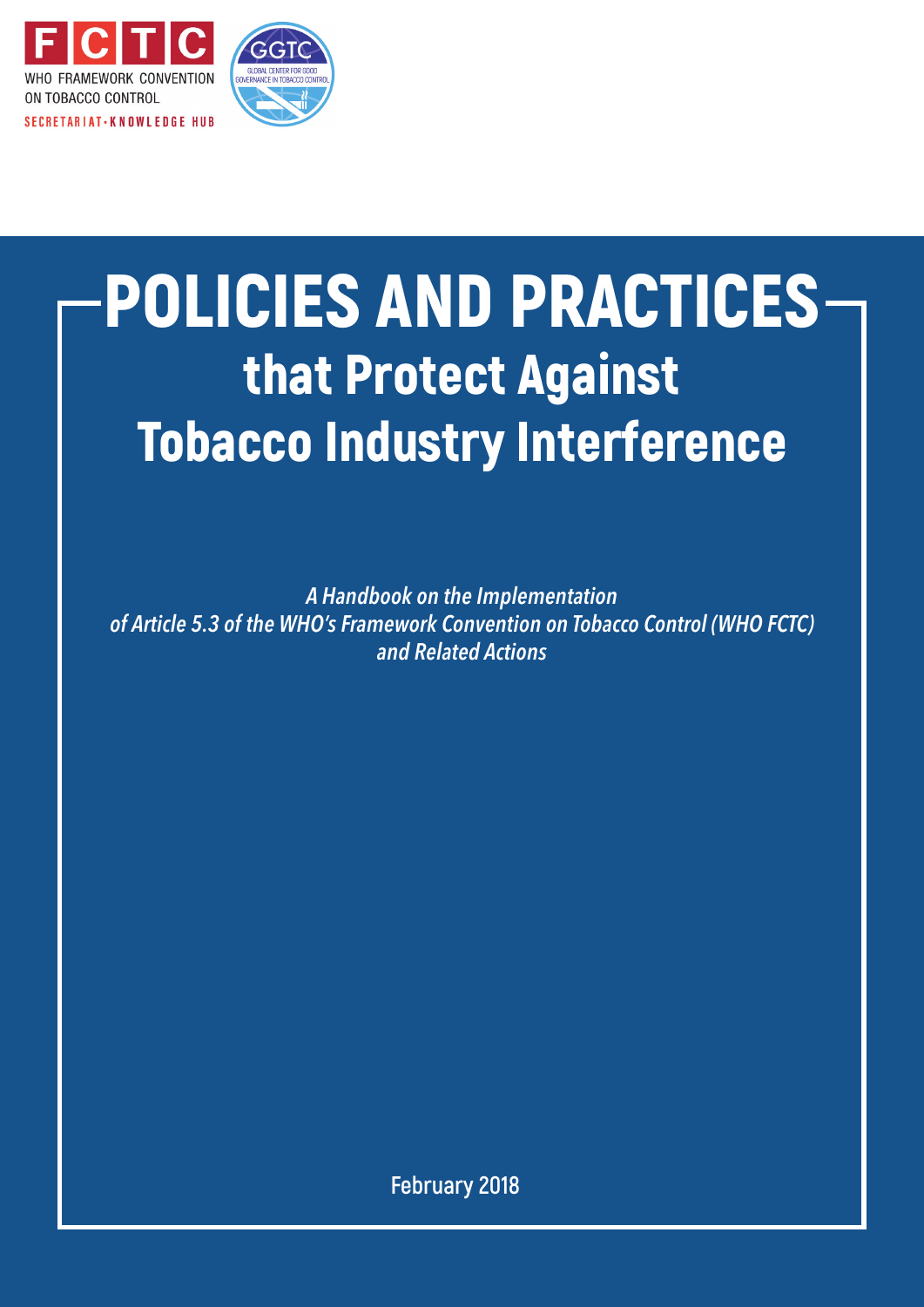#### **Acknowledgement**

This handbook is prepared by Atty. Deborah K Sy for the Global Center for Good Governance in Tobacco Control (GGTC)

We are thankful to Dr. Nuntavarn Vichit-Vadakan, Dr. Mary Assunta Kolandai, and Bungon Rithiphakdee who form the editorial team and have also provided technical expertise and guidance in preparing this publication.

We are also grateful to Allan V. Villanueva for assisting in the compilation of relevant sources for this Handbook, and to Wendell C. Balderas for the layout and design.

#### **Suggested Citation**

Policies and Practices that Protect against Tobacco Industry Interference: A Handbook on the Implementation of Article 5.3 of the WHO's Framework Convention on Tobacco Control (WHO FCTC) and Related Actions, Global Center for Good Governance in Tobacco Control (GGTC), February 2018.

#### **©Global Center for Good Governance in Tobacco Control (GGTC) 2018**

This document is the intellectual property of the Global Center for Good Governance in Tobacco Control (GGTC) and its authors. GGTC retains copyright on all text and graphic images in this document, unless indicated otherwise. This copyright is protected by domestic and copyright laws and international treaty provisions. The information in this document is made available for non-commerical use only. You may store the contents on your own computer or print copies of the information for your own non-commercial use. You are prohibited from modifying or reusing the text and graphics in this document, distributing the text and graphics in this document to others, or "mirroring" the information in this document in other media without the written permission of GGTC. All other rights reserved.

#### **About GGTC**

The Global Center for Good Governance in Tobacco Control (GGTC) is a WHO FCTC Knowledge Hub on Article 5.3. It is a partnership program of the School of Global Studies, Thammasat University, Thailand, and the Southeast Asia Tobacco Control Alliance (SEATCA) to promote and enhance good governance in tobacco control through a whole of government approach.

For more information, visit: www.ggtc.world and http://untobaccocontrol.org/kh/article-53/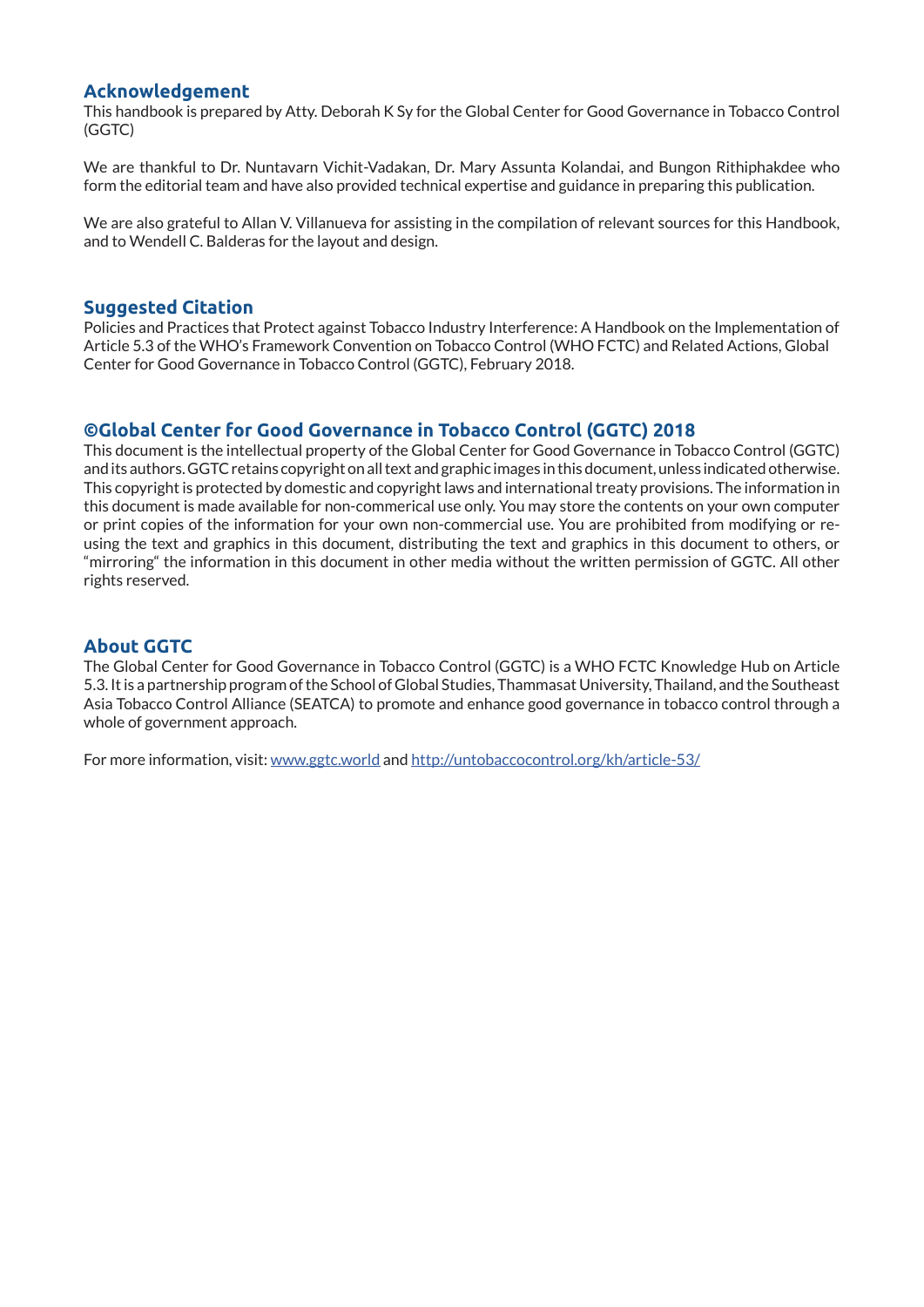# **Table of Contents**

| B. Case Studies of Countries with Article 5.3 in their Governance Policies |    |
|----------------------------------------------------------------------------|----|
|                                                                            |    |
|                                                                            |    |
|                                                                            |    |
|                                                                            |    |
|                                                                            |    |
| A. International Instruments that Take                                     |    |
|                                                                            |    |
|                                                                            |    |
| C. Responses to Tobacco Industry Interference                              |    |
|                                                                            |    |
| D. Case Studies on Responses to Efforts by International/                  |    |
| Regional Organizations that Represent Tobacco Industry Interests 12        |    |
|                                                                            |    |
| 2. International Tobacco Growers Association (ITGA) 14                     |    |
|                                                                            |    |
|                                                                            |    |
|                                                                            |    |
|                                                                            |    |
| Annex 1 - WHO Framework Convention on Tobacco Control Secretariat's        |    |
| <b>Statement on the launch of the Foundation for a Smoke-Free World 17</b> |    |
| Annex 2 - WHO Statement on Philip Morris funded Foundation                 |    |
|                                                                            | 19 |
|                                                                            | 20 |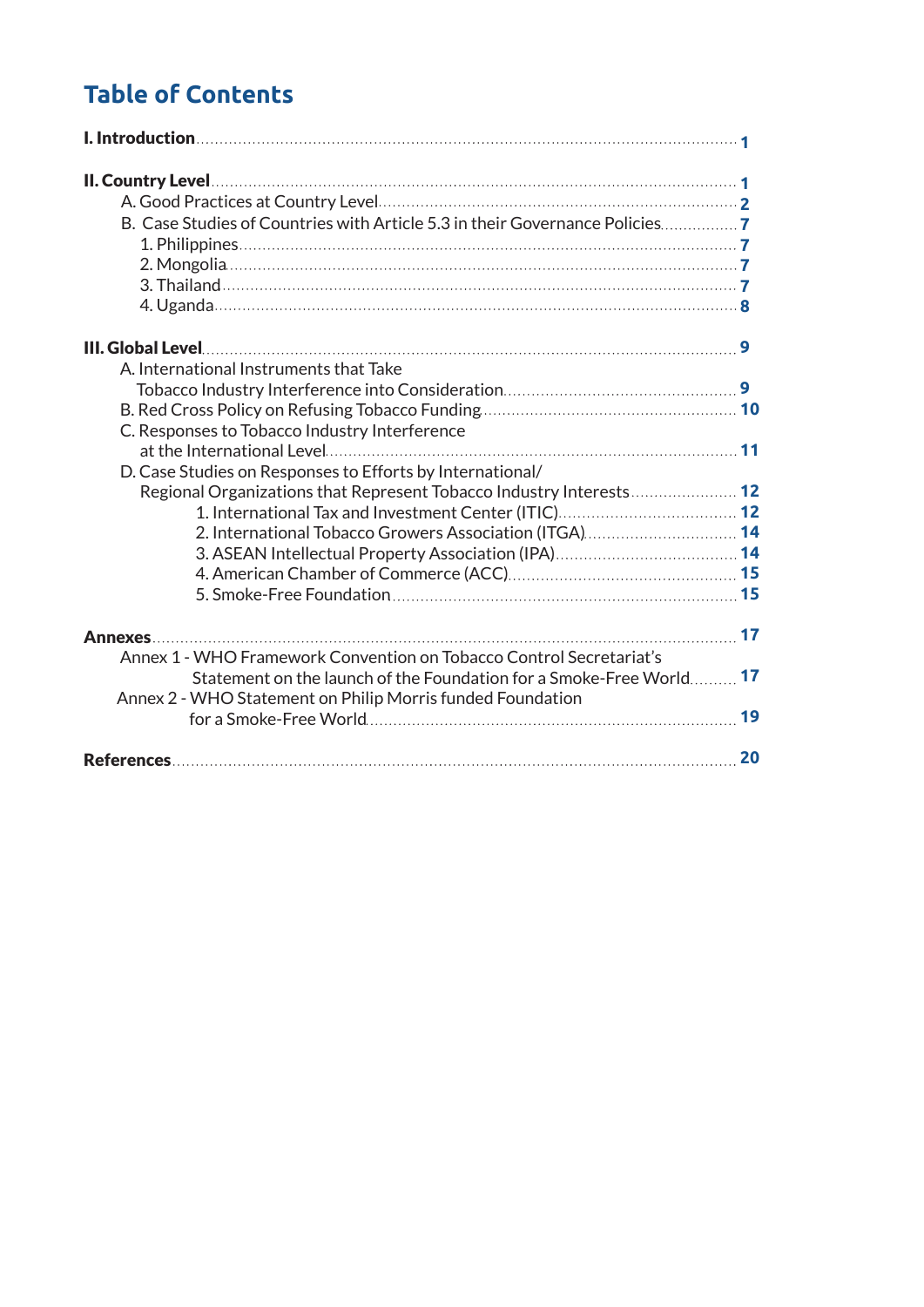# POLICIES AND PRACTICES that Protect Against Tobacco Industry Interference

*A Handbook on the Implementation of Article 5.3 of the WHO's Framework Convention on Tobacco Control (WHO FCTC) and Related Actions*

# **I. Introduction**

This handbook summarizes reports on the practices on the implementation of Article 5.3 of the World Health Organization – Framework Convention on Tobacco Control (WHO FCTC) in order to prompt information exchange among Parties. It aims to raise awareness of international instruments that Parties to the FCTC can use to support domestic / country implementation of the treaty provision that protects tobacco control policies from tobacco industry interference. It also lists some progress by the global community in countering tobacco industry's efforts at the global or regional level.

To further support knowledge dissemination on these topics, the Center for Good Governance in Tobacco Control (GGTC) is undertaking further research to elaborate on the broad narratives in this handbook.

# **II. Country Level**

### A. Good Practices at Country Level

Reports of tobacco industry tactics to undermine tobacco control policies have progressively increased since the public health community agreed to implement the life-saving measures outlined in the WHO FCTC. The treaty itself, particularly Article 5.3, anticipated the tobacco industry's strategies: In setting and implementing their public health policies with respect to tobacco control, Parties shall act to protect these policies from commercial and other vested interests of the tobacco industry in accordance with national law.39 With this provision, a few countries started taking measures to prevent tobacco industry interference…mostly in the form of general provisions in legislation echoing the Article 5.3 provision.

After the Article 5.3 Guidelines were adopted in 2008, Parties were provided with the much-needed guidance to articulate the measures needed to protect health policies from tobacco industry interference. Article 5.3 covered various means of protecting policies such as by requiring transparency from the tobacco industry, rejecting partnerships, denormalizing so-called corporate social responsibility (CSR) activities, raising awareness of tobacco industry tactics, strengthened code of conduct (avoiding conflicts and limiting interactions), and refusing any preferential treatment for the tobacco industry.

With the recommendations provided by the Guidelines, Parties to the FCTC have since adopted more sophisticated measures to prevent tobacco industry interference.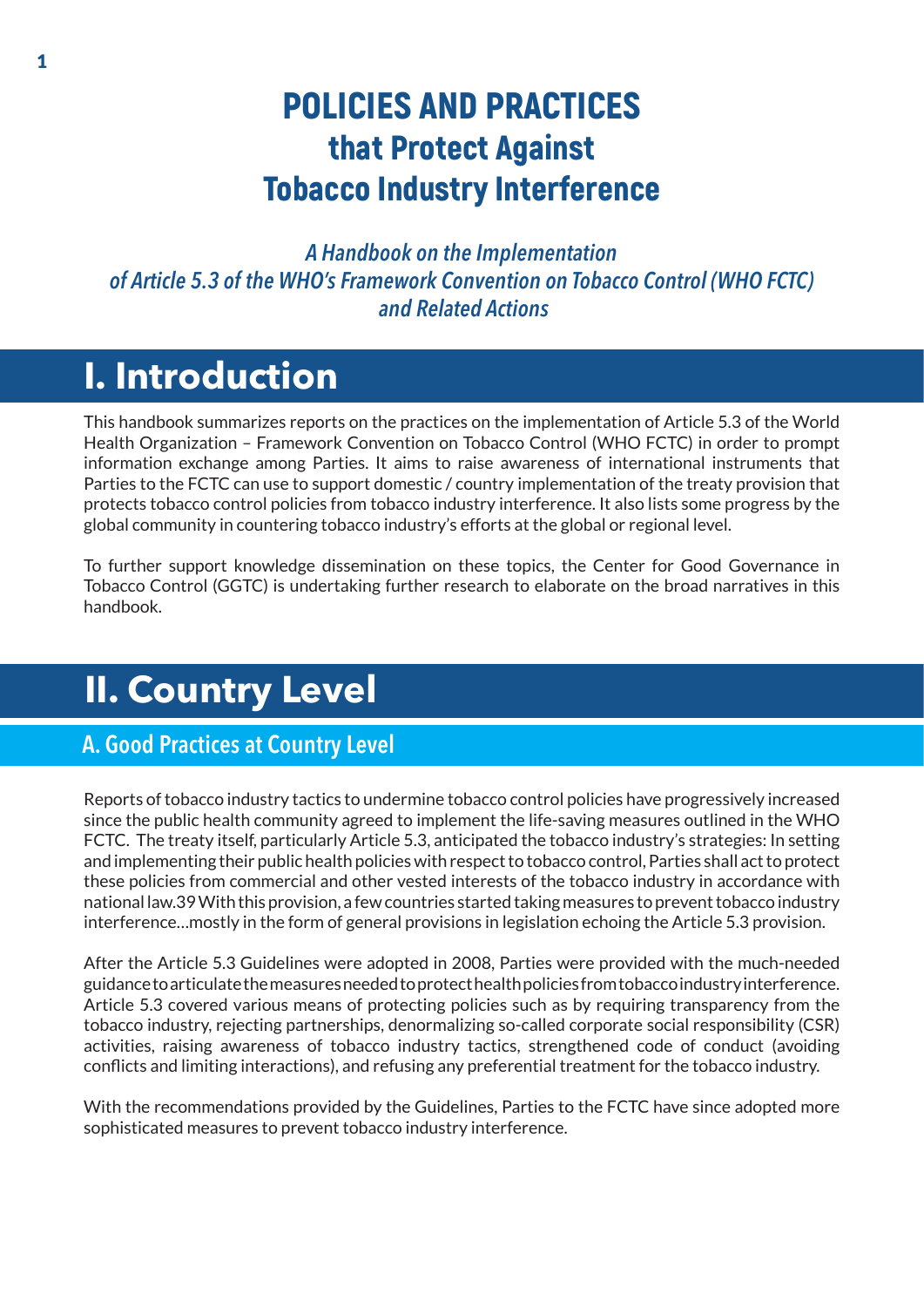Table 1 below compiles good practices at country level on the implementation of Article 5.3 from publicly available reports, such as:

- WHO FCTC, Examples of implementation of Article 5.3 communicated through the reports of the Parties.
- WHO FCTC, Good country practices in the implementation of WHO FCTC Article 5.3 and its guidelines: Report commissioned by the Convention Secretariat, Prepared by Mary Assunta, January 15, 2018.
- Corporate Accountability International, Roadmap to protecting health from Big Tobacco: A guide for implementation of the Framework Convention on Tobacco Control's Article 5.3.

# Table 1. Good Practices at Country Level on the Implementation of Article 5.3

| <b>Country / Year</b>  | <b>Type of Action/</b><br>Year                                                                             | <b>Description / Details</b>                                                                                                                                                                                                                                                                                                                                                                                                                                                                                                                                                                                                                                                                                                                                                                          |
|------------------------|------------------------------------------------------------------------------------------------------------|-------------------------------------------------------------------------------------------------------------------------------------------------------------------------------------------------------------------------------------------------------------------------------------------------------------------------------------------------------------------------------------------------------------------------------------------------------------------------------------------------------------------------------------------------------------------------------------------------------------------------------------------------------------------------------------------------------------------------------------------------------------------------------------------------------|
| Antigua and<br>Barbuda | <b>Tobacco</b><br>Control<br>Legislation                                                                   | Non-involvement of tobacco industry in policy development<br>"The tobacco industry is not involved in any decisions regarding public health<br>policy. The country's tobacco control legislation includes a requirement<br>protecting public health policies from the tobacco industry." 1                                                                                                                                                                                                                                                                                                                                                                                                                                                                                                            |
| Australia,             | Australian<br><b>Public Service</b><br>Code of<br>Conduct 2008-<br>2009                                    | Transparency and conflict of interest policy<br>"Details of meetings held between the Department of Health and Ageing<br>and the tobacco industry, including consultations in relation to Australia's<br>plain packaging measures, are notified to the public on the Department's<br>website. The Australian Government maintains a Register of Lobbyists<br>and a Lobbying Code of Conduct to ensure that contact between lobbyists<br>and Government representatives is conducted in accordance with public<br>expectations of transparency, integrity, and honesty. Government officials<br>are required to comply with the Australian Public Service Code of Conduct," <sup>2</sup><br>which "requires that all government officials 'take reasonable steps' to avoid<br>conflicts of interest."3 |
| <b>Brazil</b>          | 2012                                                                                                       | Limited and transparent interactions; non-partnership; conflict of interest<br>policy; no preferential treatment<br>"Brazil requires members of its multi-sectoral national committee for<br>tobacco control, CONICQ, to avoid conflicts of interest, banning acceptance<br>of gifts or offers of partnerships from the tobacco industry. In addition, it<br>bans preferential treatment of the tobacco industry by CONICQ members."4                                                                                                                                                                                                                                                                                                                                                                 |
| <b>Bulgaria</b>        | National<br>Programme<br>for Tobacco<br>Control<br>Development<br>of a Normative<br><b>Act in Progress</b> | Transparency and non-interaction with the tobacco industry<br>"A website maintained within the frame of the National Programme for<br>Tobacco Control is used to reveal the tactics of tobacco industry. Ministry<br>of Health officials avoid any form of communication with representatives of<br>tobacco industry. There are plans to develop a normative act requiring that<br>all State institutions and municipal structures ensure that all contacts with<br>tobacco industry are transparent."5                                                                                                                                                                                                                                                                                               |
| Burkina Faso,          | Tobacco<br>Control<br>Legislation,<br>2010                                                                 | Transparency of interactions and tobacco industry information; no preferential<br>treatment<br>"Burkina Faso's tobacco control law requires the government to raise<br>awareness about the harms of tobacco, as well as the industry's activities.<br>Also mandated by law are the disclosure of tobacco industry information<br>and its activities, the prohibition of preferential treatment, and transparent<br>'relations' with the tobacco industry." <sup>6</sup>                                                                                                                                                                                                                                                                                                                               |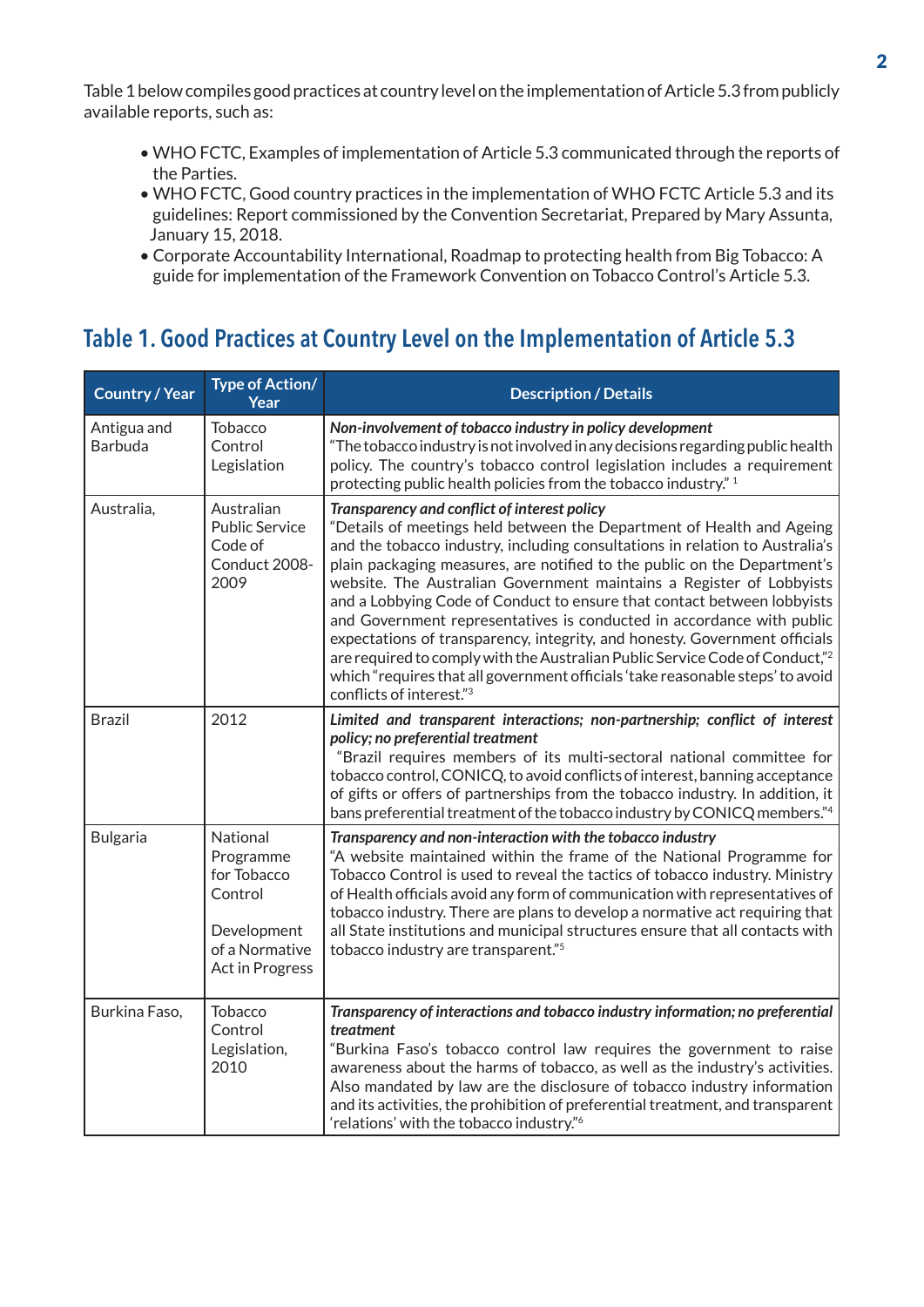| Country / Year    | <b>Type of Action/</b><br>Year                                                               | <b>Description / Details</b>                                                                                                                                                                                                                                                                                                                                                                                                                                                                       |
|-------------------|----------------------------------------------------------------------------------------------|----------------------------------------------------------------------------------------------------------------------------------------------------------------------------------------------------------------------------------------------------------------------------------------------------------------------------------------------------------------------------------------------------------------------------------------------------------------------------------------------------|
| Canada            | Administrative<br>Measure                                                                    | Non-partnership with the tobacco industry<br>"Canada has adopted administrative measures, such as Health Canada's<br>policy of not partnering with the tobacco industry on tobacco control<br>programming. Health Canada has discussed the Article 5.3 Guidelines<br>with its federal partner departments and with relevant departments of<br>provincial/territorial governments that are collaborators in the Federal<br>Tobacco Control Strategy (FTCS)."7                                       |
| Colombia          | Administrative<br>Measure, 2009                                                              | Non-involvement of tobacco industry in policy development<br>"The Colombia Congress removed Big Tobacco's seat from the policy<br>table during the development of the country's 2009 national tobacco<br>control legislation. This ultimately facilitated and accelerated negotiations,<br>resulting in regulations consistent with the FCTC." <sup>8</sup>                                                                                                                                        |
| Cook Islands      | Tobacco<br>Control<br>Legislation                                                            | Transparency of tobacco industry information; non-partnership; conflict of<br>interest policy<br>"The Cook Islands' Tobacco Products Control Act prohibits any contributions<br>from the tobacco industry to public officials or candidates, whether directly<br>or indirectly. It also requires the tobacco industry to test and report on the<br>contents of its products."9                                                                                                                     |
| Costa Rica        | <b>Tobacco</b><br>Control<br>Legislation,<br>2009                                            | Protection against tobacco industry interference<br>"Costa Rica introduced legislation with explicit measures to protect against<br>tobacco industry interference."10                                                                                                                                                                                                                                                                                                                              |
| Djibouti, 2007    | <b>Tobacco</b><br>Control<br>Legislation,<br>2007<br>Administrative<br>measure:<br>"The 2007 | Article 6.4 of the Tobacco Control Act of 2007; 2007 Presidential Decree -<br>Non-interference of the tobacco industry with national tobacco control policy<br>Article 6.4 of the Tobacco Control Act of 2007 requires that "in setting<br>and implementing public health policies with respect to tobacco control,<br>the various sectors ensure that these policies are not influenced by<br>commercial and other interests of the tobacco industry in accordance with<br>national legislation." |
|                   | Presidential<br>Decree"                                                                      | "The 2007 Presidential Decree establishing the inter-sectoral tobacco<br>control committee mandates the committee to follow and ensure non-<br>interference of the tobacco industry with national tobacco control<br>policy."11                                                                                                                                                                                                                                                                    |
| Ecuador           | <b>Tobacco</b><br>Control<br>Legislation,<br>2009                                            | Protection against tobacco industry interference<br>"Ecuador introduced legislation with explicit measures to protect against<br>tobacco industry interference."12                                                                                                                                                                                                                                                                                                                                 |
| Finland           | Administrative<br>Measure                                                                    | Limited interaction with the tobacco industry<br>"Interaction with the industry is limited mainly to open requests for<br>comment. Several reports on tobacco industry activities have been<br>published. Many NGOs have adopted a policy of not interacting with<br>tobacco companies, their affiliates or any other companies that work with<br>tobacco industry, such as advertising agencies."13                                                                                               |
| Gabon, 2013       | <b>Tobacco</b><br>Control<br>Legislation,<br>2013                                            | Gabon Law No. 006/2013 - Protection of tobacco control policy from tobacco<br>industry interests<br>"The law provides measures to protect tobacco oversight policies from<br>commercial and other interests of the tobacco industry, and begins with<br>an important overarching principle of protection for tobacco control<br>policies."1415                                                                                                                                                     |
| Honduras,<br>2010 | Tobacco<br>Control<br>Legislation,<br>2010                                                   | Honduras' 2010 Special Law for Tobacco Control - No tobacco industry<br><i>interference</i><br>"The law prohibits interference by commercial and other interests<br>associated with the tobacco industry."16                                                                                                                                                                                                                                                                                       |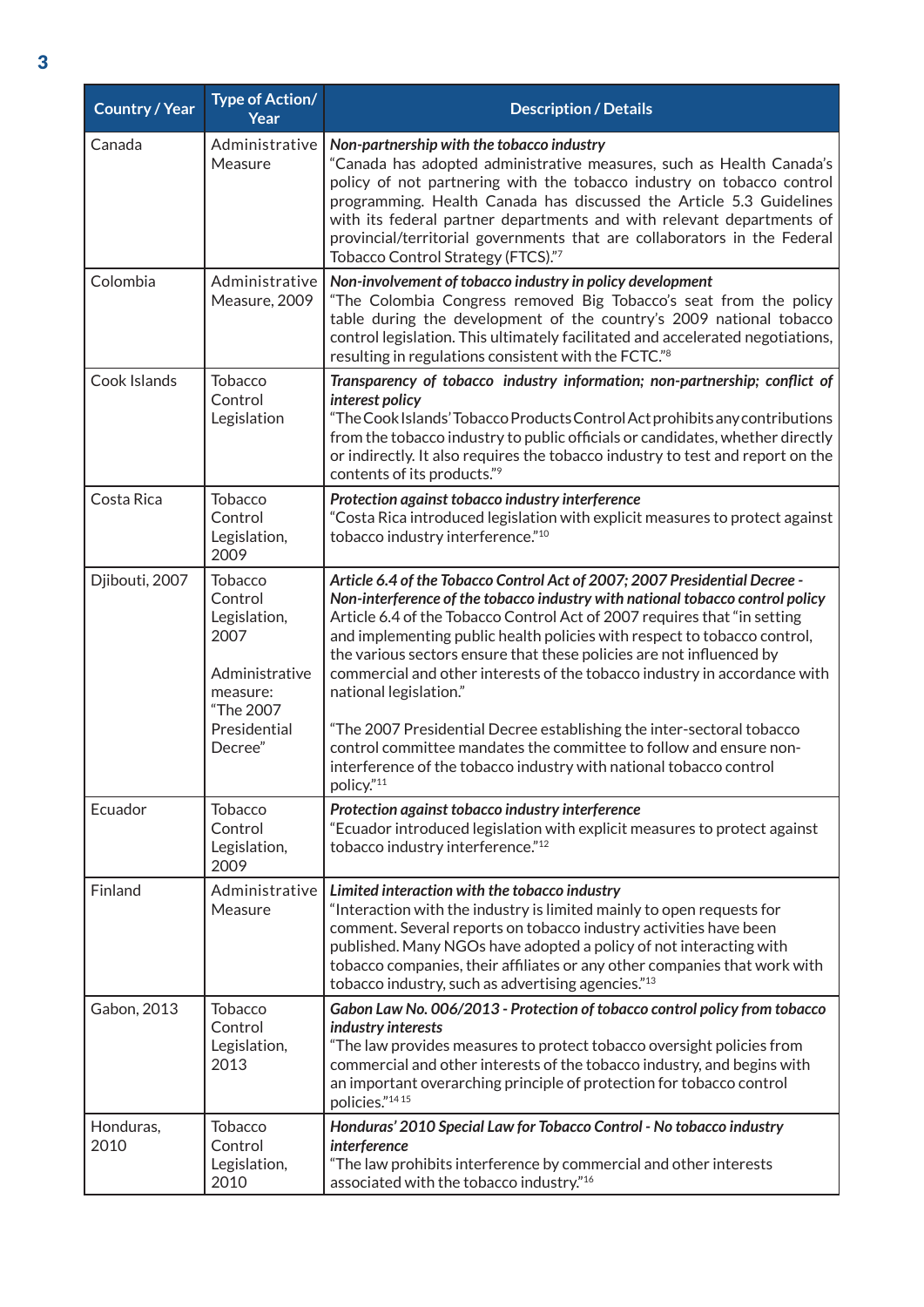| <b>Country / Year</b> | <b>Type of Action/</b><br>Year                    | <b>Description / Details</b>                                                                                                                                                                                                                                                                                                                                                                                                                                                                                                                                                                                                                                                                                |
|-----------------------|---------------------------------------------------|-------------------------------------------------------------------------------------------------------------------------------------------------------------------------------------------------------------------------------------------------------------------------------------------------------------------------------------------------------------------------------------------------------------------------------------------------------------------------------------------------------------------------------------------------------------------------------------------------------------------------------------------------------------------------------------------------------------|
| Ireland               | Administrative<br>Measure                         | Limited interaction with the tobacco industry<br>"Officials from the Department of Health meet with representatives of the<br>tobacco industry only when such meetings are necessary to effectively<br>regulate the industry and progress tobacco control policies."17                                                                                                                                                                                                                                                                                                                                                                                                                                      |
| Kenya                 | Tobacco<br>Control<br>Legislation,<br>2007        | Tobacco Control Act 2007 - Protection of tobacco control policy from tobacco<br>industry interference<br>"The law prohibits interference, collaboration and/or consultation with<br>the tobacco industry in the formulation and implementation of all tobacco<br>control policies." <sup>18</sup>                                                                                                                                                                                                                                                                                                                                                                                                           |
| Latvia                | Administrative<br>Measure, 2010                   | Prohibition of the tobacco industry in participating in the State Committee on<br><b>Restriction of Smoking</b><br>"No member of the tobacco industry is allowed to participate in the<br>process of tobacco-control policy development."19                                                                                                                                                                                                                                                                                                                                                                                                                                                                 |
| Lebanon               | Administrative<br>Measure, 2011                   | No tobacco industry participation in policy development<br>"The tobacco industry and its representatives were prevented from<br>participating in the parliamentary committee meetings, which were held to<br>debate the tobacco control law adopted on 17 August 2011."20                                                                                                                                                                                                                                                                                                                                                                                                                                   |
| Mexico                | Administrative<br>Measure                         | Disclosure on government interactions with the tobacco industry<br>"Officials of the Ministry of Health are required to adhere to the guidelines<br>for implementation of Article 5.3 in all communications and other relations<br>they have with the tobacco industry. In observance of the principle of the<br>right to information under national law, any interested person may petition<br>the Federal Institute of Access to Information, for details of meetings<br>between the tobacco industry and the authorities." <sup>21</sup>                                                                                                                                                                 |
| Moldova               | Tobacco<br>Control<br>Legislation,<br>2015        | Moldova Tobacco Control Law - Conflict of interest policy; protection of<br>tobacco control policies from tobacco industry interests<br>"The law contains provisions for protecting tobacco control policies from<br>commercial and other vested interests of the tobacco industry and for<br>preventing and managing conflicts of interest for public servants."2223                                                                                                                                                                                                                                                                                                                                       |
| Mongolia              | <b>Tobacco</b><br>Control<br>Legislation,<br>2005 | Transparency; non-partnership; CSR regulation; no preferential treatment<br>"Mongolia's law on tobacco control grants the FCTC authority over<br>Mongolian law; in the event of any conflict, the FCTC prevails. The law<br>also requires transparency of the tobacco industry and its front groups.<br>Moreover, it regulates the government, recommending against preferential<br>treatment of the tobacco industry, banning partnerships in drafting tobacco<br>control policies, and raising awareness of the tobacco industry's abuses to<br>government officials. Finally, the law bans tobacco industry CSR and requires<br>the government to reject offers of CSR from the tobacco industry."24     |
| Namibia               | Tobacco<br>Control<br>Legislation,<br>2010        | Non-partnership; conflict of interest policy<br>"Namibia's tobacco control law contains provisions on conflicts of interest,<br>barring individuals with connections to the tobacco industry from<br>participating in the Tobacco Products Control Committee. It also forbids<br>the tobacco industry from contributing financially to any organized activity,<br>which could be interpreted to include any gift to a government official." <sup>25</sup>                                                                                                                                                                                                                                                   |
| Netherlands           | Tobacco<br>Control<br>Legislation                 | Transparency and limited interaction with the tobacco industry<br>"The Dutch Government is transparent with regard to all contacts with the<br>tobacco industry or retail industry and provides, on request, information<br>on the nature and frequency of these contacts, and the people who are<br>involved. The Government only consults the industry on executive matters<br>that have a direct influence on the industry and interacts with the industry<br>only to the extent strictly necessary. The Government does not endorse<br>any partnership or other non-binding agreements with tobacco industry.<br>Tobacco control policy, in general, is not discussed with the industry." <sup>26</sup> |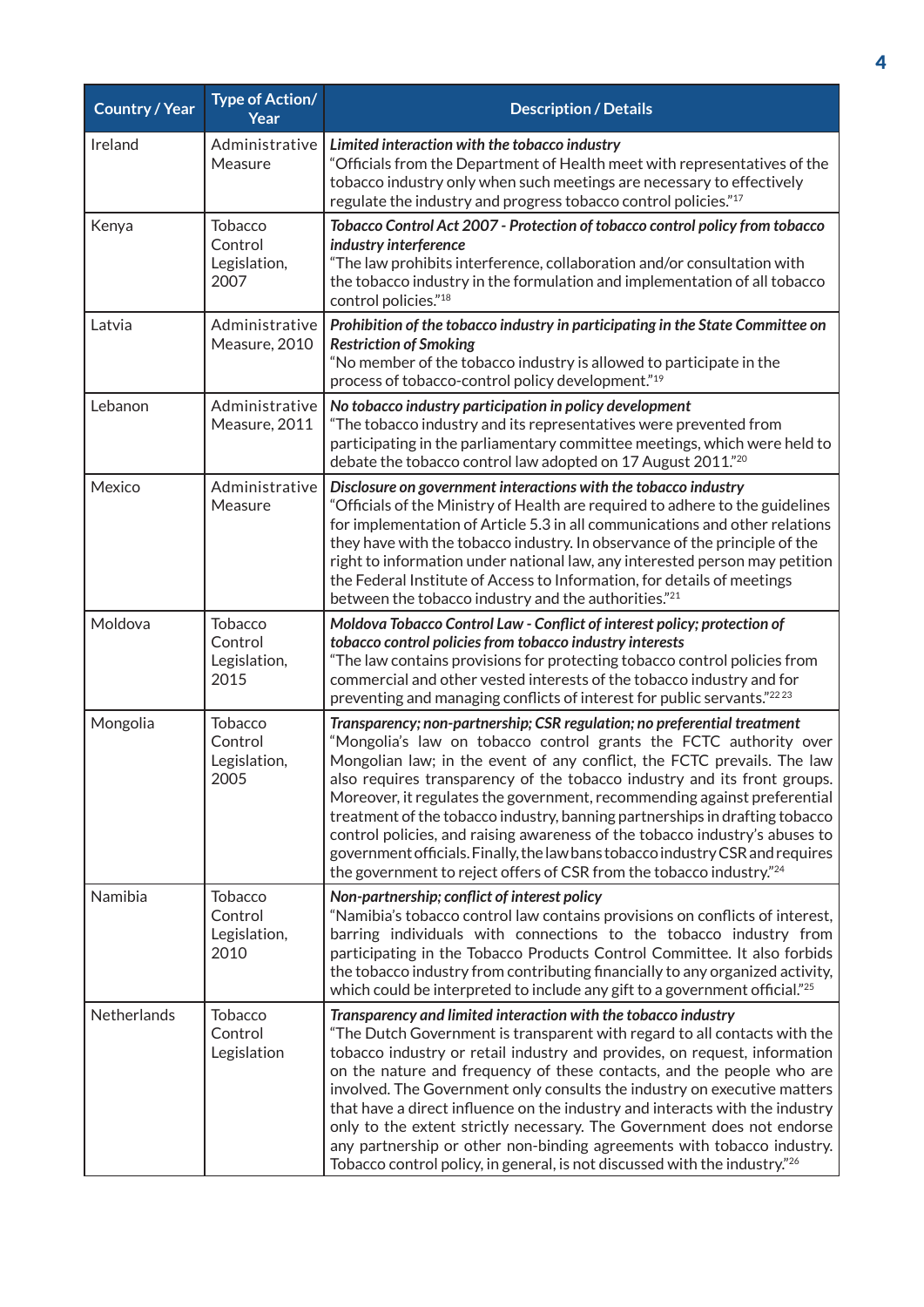| <b>Country / Year</b> | <b>Type of Action/</b><br>Year                                                                                                             | <b>Description / Details</b>                                                                                                                                                                                                                                                                                                                                                                                                                                                                                                                                                                                                                           |
|-----------------------|--------------------------------------------------------------------------------------------------------------------------------------------|--------------------------------------------------------------------------------------------------------------------------------------------------------------------------------------------------------------------------------------------------------------------------------------------------------------------------------------------------------------------------------------------------------------------------------------------------------------------------------------------------------------------------------------------------------------------------------------------------------------------------------------------------------|
| New Zealand           | Administrative<br>Measure, 2011                                                                                                            | Non-partnership and transparency on dealings with the tobacco industry<br>"In implementing Article 5.3, the New Zealand Ministry of Health states it<br>must be transparent in its dealings with the tobacco industry. Since 2011,<br>the Ministry has maintained a publicly available online register of meetings<br>it has had with the tobacco industry. <sup>27</sup> The Ministry indicates the date of<br>such meetings, who attended, and the topics discussed."28                                                                                                                                                                              |
|                       |                                                                                                                                            | The government does not have any partnerships with the tobacco industry,<br>and does not grant incentives, privileges, benefits or preferential tax<br>exemptions to the latter. <sup>2930</sup>                                                                                                                                                                                                                                                                                                                                                                                                                                                       |
| Norway                | Administrative<br>Measure, 2014                                                                                                            | Guidelines for observation and exclusion from the Government Pension Fund<br>Global - Divestment from tobacco production industry<br>"The Parliament passed ethical standards to prevent the Government<br>Pension Fund Global from investing in tobacco companies."31                                                                                                                                                                                                                                                                                                                                                                                 |
| Oman                  | Administrative<br>Measure                                                                                                                  | Conflict of interest policy and prohibition in accepting donations from the<br>tobacco industry<br>"A conflict of interest report form was introduced for members of the<br>National Committee for Tobacco Control. The Ministry of Health alerted all<br>concerned government units not to accept aid and donations from tobacco<br>companies."32                                                                                                                                                                                                                                                                                                     |
| Panama                | <b>Tobacco</b><br>Control<br>Legislation,<br>2004                                                                                          | Panama's Law 40 of 2004 - Transparency of interactions with and prohibition<br>from accepting donations from the tobacco industry<br>"All relations of the Ministry of Health with the tobacco industry are<br>undertaken within the National Commission for the Study of Smoking in<br>Panama, and are recorded."33                                                                                                                                                                                                                                                                                                                                   |
|                       |                                                                                                                                            | "Panama's Law 40 of 2004 includes Article 5.3 and considers acts such as<br>accepting donations from the tobacco industry to run counter to the law."34                                                                                                                                                                                                                                                                                                                                                                                                                                                                                                |
| Philippines           | Administrative<br>measure:<br>Department<br>of Health and<br>Civil Service<br>Commission<br>Joint<br>Memorandum<br>Circular (JMC),<br>2010 | Joint Department of Health and Civil Service Commission Circular - Protection<br>of the bureaucracy against tobacco industry interference<br>The Department of Health and the Civil Service Commission have issued<br>a Joint Memorandum Circular (JMC) No. 2010-01 on June 26, 2010 on<br>"Protection of the bureaucracy against tobacco industry interference."35<br>"A committee on Article 5.3 has been established to coordinate efforts<br>to protect public health policies from tobacco industry interests. The<br>committee is led by the Presidential Anti-Graft Commission and includes<br>government and civil society representatives."36 |
| Poland                | Administrative<br>Measure, 2018                                                                                                            | Conflict of interest; warning against receiving support from the tobacco industry<br>Polish Ministry of Health raised awareness among all Chancellors, Vice<br>Rectors, and Deans of Medical Schools in Poland about the WHO FCTC,<br>Article 5.3, Foundation for a Smoke-Free World, and the WHO's statement<br>in relation it, declaring that it treats the said foundation, which is funded<br>by Philip Morris International (PMI), as tobacco industry activity. The letter<br>states that any research receiving support from the foundation will not be<br>considered for policy development/ legislation. <sup>37</sup>                        |
| Serbia, 2005          | Administrative<br>measure: Code<br>of conduct,<br>2005                                                                                     | Conflict of interest; transparency; prohibition from receiving sponsorships/<br>support from the tobacco industry<br>"No health care institution may accept any support from the tobacco<br>industry. No tobacco control activity may be sponsored by the tobacco<br>industry. Codes of conduct for members of the Council for Tobacco Control<br>and National Committee for Tobacco Prevention specify that their members<br>may not have any kind of relations with tobacco industry that could be<br>perceived as creating a conflict of interests and all are obliged to sign a<br>declaration of interests."38                                    |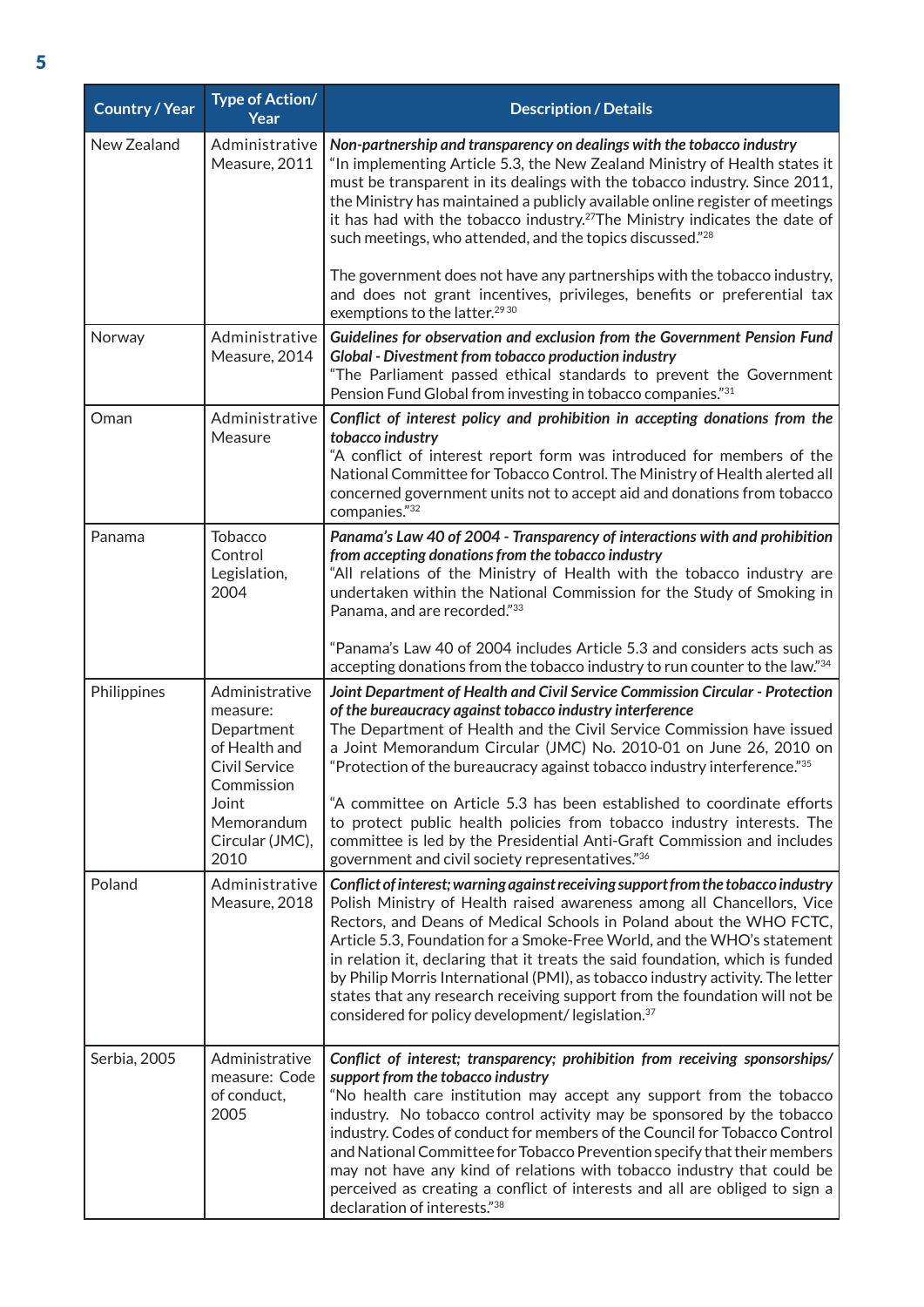| <b>Country / Year</b>   | Type of Action/<br>Year                                                                          | <b>Description / Details</b>                                                                                                                                                                                                                                                                                                                                                                                                                                                                                                                                                                                                                                                                                                                                                                                                                                                                                                                                                                       |
|-------------------------|--------------------------------------------------------------------------------------------------|----------------------------------------------------------------------------------------------------------------------------------------------------------------------------------------------------------------------------------------------------------------------------------------------------------------------------------------------------------------------------------------------------------------------------------------------------------------------------------------------------------------------------------------------------------------------------------------------------------------------------------------------------------------------------------------------------------------------------------------------------------------------------------------------------------------------------------------------------------------------------------------------------------------------------------------------------------------------------------------------------|
| Singapore               | Administrative<br>Measure:<br>Guidelines<br>Governing<br>Interaction<br>with Tobacco<br>Industry | Health Promotion Board Guidelines - Transparency and limited interaction<br>with the tobacco industry<br>"The Health Promotion Board has put in place guidelines governing<br>interaction with tobacco industry. Minutes are taken of meetings and the<br>discussions follow an agreed agenda."39                                                                                                                                                                                                                                                                                                                                                                                                                                                                                                                                                                                                                                                                                                  |
| Thailand, 2010          | Tobacco<br>Control<br>Legislation,<br>2010/2017                                                  | Regulation of Department of Disease Control Regarding How to Contact<br>Tobacco Entrepreneurs and Related Persons B.E. 2553 (2010) - Protection of<br>the Department of Disease Control from tobacco industry interference<br>"The Regulation seeks to protect the Thai Department of Disease Control<br>from tobacco industry interference. The Department of Disease Control is<br>the lead department for tobacco control. The Regulation applies specifically<br>to the Department and is a good first step towards implementing Article<br>5.3."40 41 During a tobacco industry-backed global conference in 2009,<br>"Thailand pulled government officials from major tobacco conference and<br>arrested exposition organizers for violating national tobacco control law."42<br>Since July 2017, Thailand has a comprehensive ban on tobacco-related CSR<br>activities, covering tobacco advertising, promotions, and sponsorship. 42                                                        |
| Turkey                  | Administrative<br>Measure                                                                        | Protection of tobacco control policy from tobacco industry interests<br>"The Tobacco and Alcohol Market Regulatory Authority has published its<br>internal regulation reflecting all guiding principles of the guidelines for<br>implementation of Article 5.3."44                                                                                                                                                                                                                                                                                                                                                                                                                                                                                                                                                                                                                                                                                                                                 |
| Uganda                  | <b>Tobacco</b><br>control<br>legislation,<br>2015                                                | The Tobacco Control Act, 2015 - Transparency; protection of tobacco control<br>policies from tobacco industry interference<br>"Among the stated purposes of Uganda's Tobacco Control Act, 2015 is to<br>'insulate tobacco control policies, laws and programs from interference<br>by the tobacco industry. <sup>45</sup> The law makes it the duty of the government to<br>protect tobacco control policies from tobacco industry interference and to<br>ensure transparency of any interactions with the industry."46                                                                                                                                                                                                                                                                                                                                                                                                                                                                            |
| Ukraine                 | Tobacco<br>Control<br>Legislation,<br>2009                                                       | Article 4 of the Tobacco Control Act - Primacy of public health policy over<br>tobacco industry interests<br>Article 4 of the Tobacco Control Act declares "priority of the public health<br>policy as compared to financial, tax and corporate interests of economic<br>subjects, the activity of which is related to the tobacco industry" and calls<br>for the "participation of individuals and citizens' groups, whose activity is<br>not related to the tobacco industry, in policies on prevention and reduction<br>of consumption of tobacco products and their harmful influence on the<br>health of the population."47                                                                                                                                                                                                                                                                                                                                                                   |
| United<br>Kingdom, 2009 | Administrative<br>Measure, 2009                                                                  | Healthy Lives, Healthy People: A tobacco control plan for England - Transparency<br>and protection of tobacco control strategies from vested interests<br>"The plan states that to ensure further transparency, the Government is<br>committed to publishing the details of all policy-related meetings between<br>the tobacco industry and Government departments. This excludes meetings<br>to discuss operational matters to reduce the illicit trade in tobacco and<br>bilateral meetings between tobacco manufacturers and HM Revenue and<br>Customs. In the future, organizations engaging with the Department of<br>Health on tobacco control, for example by responding to consultation<br>exercises, will be asked to disclose any links with, or funding received<br>from, the tobacco industry. Local authorities are encouraged to follow the<br>Government's lead in this area, and to take necessary action to protect their<br>tobacco control strategies from vested interests."48 |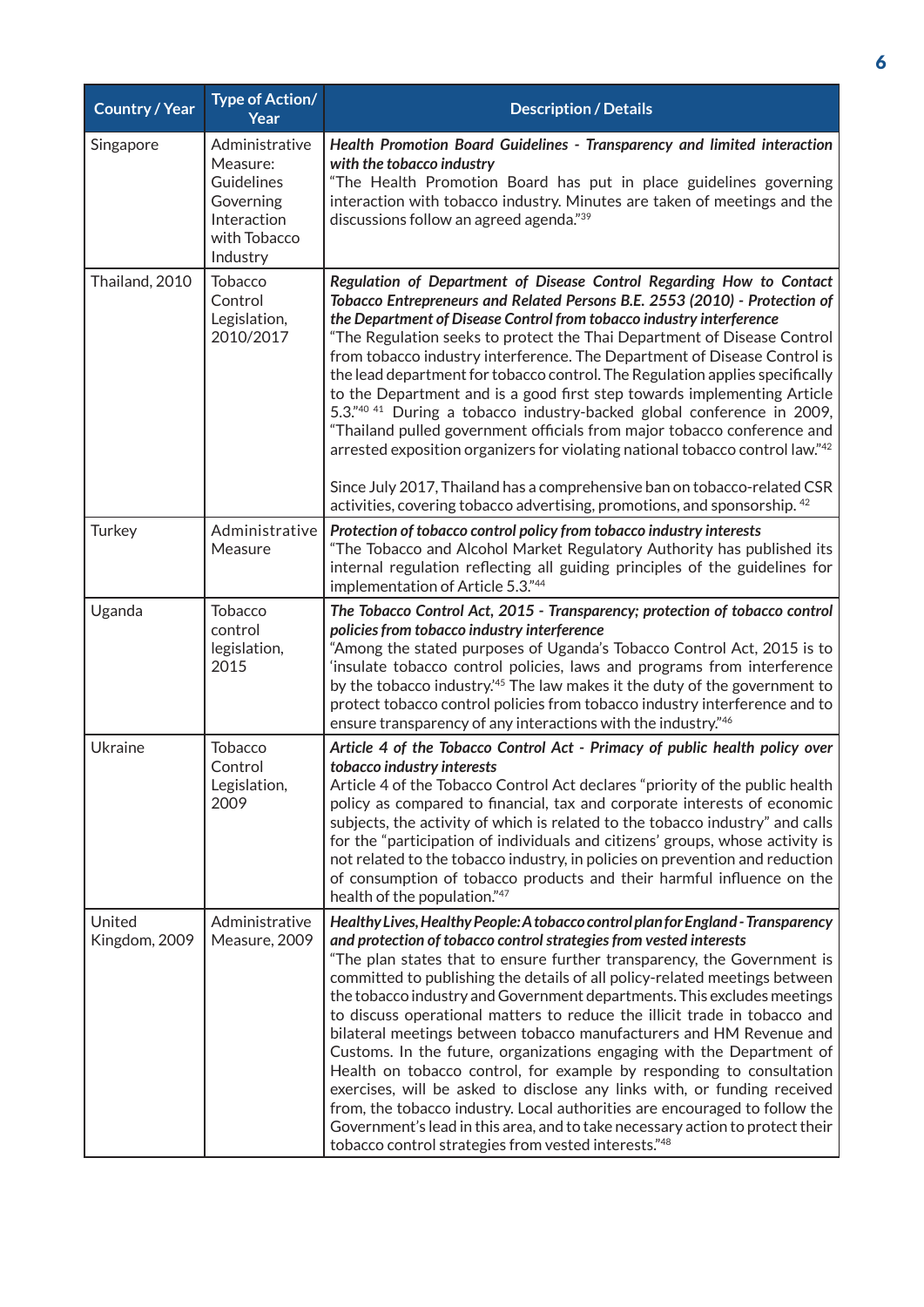## B. Case Studies of Countries with Article 5.3 in their Governance Policies

Some governments have started to address tobacco industry interference in their policies and legislation.



The Philippines paved the way for countries looking to incorporate Article 5.3 guidelines into national policy. On June 24, 2010, the Philippine Civil Service Commission and the Department of Health announced a Joint Memorandum Circular (JMC) to protect the bureaucracy against tobacco industry interference<sup>49</sup>

The JMC closely follows FCTC Article 5.3 guidelines. It bans government workers from interacting with any tobacco corporation or company, except when strictly necessary for the latter's effective regulation, supervision, or control. The JMC includes a Code of Conduct, a monitoring/ reporting process, and administrative sanctions.

In 2012, the Philippines Department of Education (DepEd) issued a circular, Order No. 6/2012, which restricts interaction of its officials with the tobacco industry and includes a prohibition of the tobacco industry contributing funds to educational institutions. Following this Order, public schools cannot receive CSR contributions from the tobacco industry. In 2016, DepEd issued its Policy and Guidelines on Comprehensive Tobacco Control (DO 48, s. 2016), expanding its scope to cover private schools, "for the effective implementation of a cohesive and comprehensive tobacco control program to promote a healthy environment in and around schools and DepEd offices."



Mongolia's national Law on Tobacco Control explicitly states that its policy is to "protect the public health policy from negative influences of tobacco industry within the legal framework" and that it supports the "participation of private and non-governmental organizations without any relationship with tobacco industry in developing and implementation of policy and programmes on tobacco control." The law follows this through by banning tobacco industry sponsorship of cultural, sports, and other social events, and any donations, contributions, or grants from the tobacco industry.

#### **Thailand**

Thailand has a similar policy on the tobacco industry for its Ministry of Health. Through a cabinet decision, Thailand prohibits the acceptance of all forms of contributions from the Thai Tobacco Monopoly, including offers of assistance, policy drafts, or study visit invitations to the government and its officials. Although the Thai Tobacco Monopoly is a state-owned enterprise, Thailand has demonstrated that it needs to halt any possible avenue for tobacco industry interference and that state-owned tobacco entity is to be treated in the same way as any other tobacco industry (Article 5.3 Guidelines, Principle No. 8).

In 2010, Thailand came up with a regulation to protect its Department of Disease Control from tobacco industry interference.50 And on July 2017, Thailand adopted a comprehensive ban on tobacco-related CSR activities, covering tobacco advertising, promotions, and sponsorship.<sup>51</sup> This law also requires tobacco companies to declare their marketing expenses. Expert Committee Members recruited by the Tobacco Products Control Committee cannot own, be a related person or a stakeholder in a business involving tobacco products whether directly or indirectly.52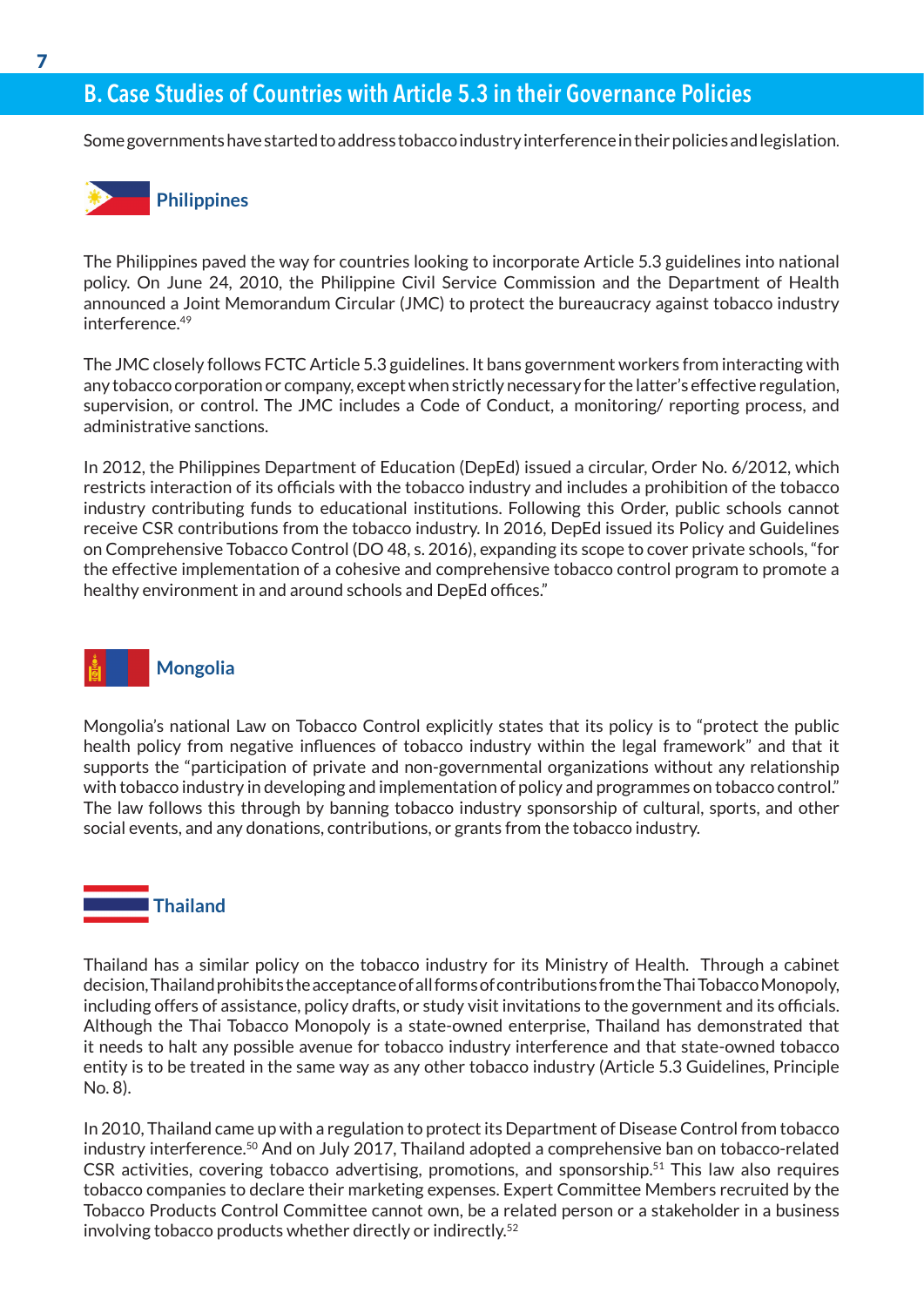

Uganda's government has developed measures to embed the letter and spirit of FCTC Article 5.3 in its national legislation and policy process. On 28 July 2015, its Parliament passed a comprehensive, FCTC-compliant Tobacco Control law, with a whole Part (VIII)) in favor of Article 5.3.53

The law seeks, among others, to "identify and sensitize the target audience of relevant stakeholders, including civil society, members of parliament/decision-makers on the health, economic, and environmental aspects of tobacco control, as enshrined in the WHO FCTC, as a justification and background for tobacco control, and the need to insulate tobacco control policies from commercial and vested interest of the tobacco industry."54 Its key components are:

- "Duty of government;
- Government interaction with the tobacco industry;
- Prohibition of partnerships and endorsements of the tobacco industry;
- Prohibitions of voluntary contributions from the tobacco industry;
- Prohibitions of incentives or privileges to the tobacco industry;
- Penalties for contravention; and,
- Prevention and management of conflict of interest, including penalties."<sup>55</sup>

Uganda's policy was drafted following these strategies:

- "Insertion and tracking of provisions on Article 5.3 in the working draft of the Tobacco Control bill at every stage;
- Inclusion of implementation measures, like sanctions, penalties…how breach will be enforced, and how to adhere to the provisions of Article 5.3 in the spirit of the WHO FCTC and guidelines;
- Ensuring that the drafting language captures the letter and the spirit of Article 5.3 and its implementation guidelines; and,
- Setting the drafting agenda to avoid situations where the industry comes up with a draft that may leave out key areas of regulation in their guise to self-regulate."56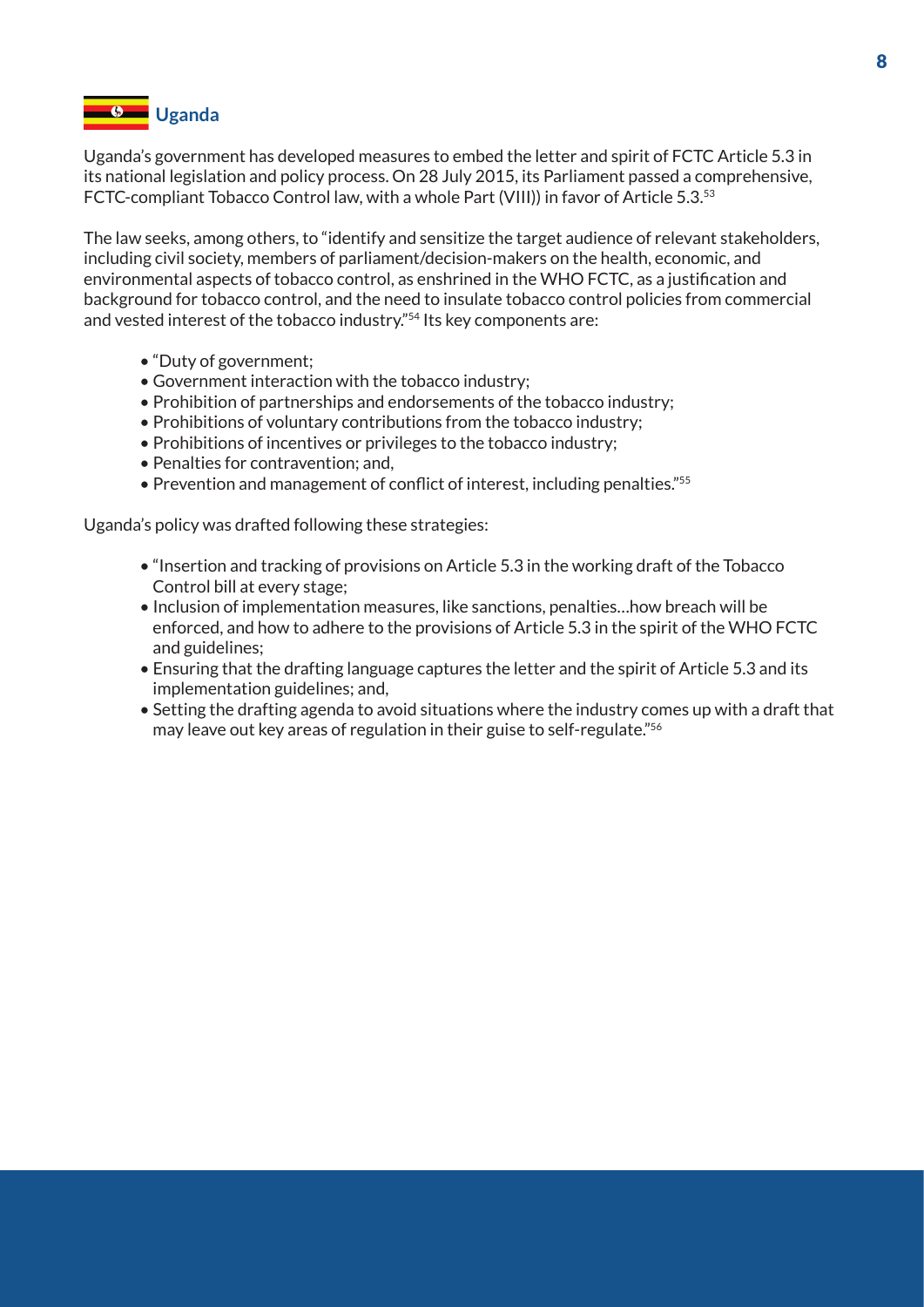### A. International Instruments that Take Tobacco Industry Interference into Consideration

The table below summarizes, in chronological order, the international instruments that have been adopted or developed to be consistent with or to support the implementation of FCTC Article 5.3.

Efforts are currently underway to encourage bodies under the United Nations (UN) to adopt mechanisms to address tobacco industry attempts to impede the implementation of tobacco control efforts. A pertinent model policy for the UN system has been developed by the FCTC Secretariat. Concerns relating to the tobacco industry are being raised with the International Labour Organization's (ILO's) Governing body as well as the Open-Ended Inter-Governmental Working Group (OEIGWG) on Transnational Corporations and Other Business Enterprises with Respect to Human Rights.

# Table 2. International Instruments that Have Been Adopted or Developed to be Consistent with or to Support the Implementation of WHO FCTC Article 5.3

| <b>International</b><br>Organization /<br><b>Year / Parties</b>                              | <b>International Instrument / Brief Definition</b>                                                                                                                                                                                                                                                                                                                                                                                                                                                                                  |
|----------------------------------------------------------------------------------------------|-------------------------------------------------------------------------------------------------------------------------------------------------------------------------------------------------------------------------------------------------------------------------------------------------------------------------------------------------------------------------------------------------------------------------------------------------------------------------------------------------------------------------------------|
| <b>UN Economic</b><br>and Social<br>Council<br>(ECOSOC), 2017<br>Number of<br>Parties: 54    | Title: Resolution E/2017/L.21<br>10. Encourages members of the Task Force, as appropriate and in line with their respective<br>mandates, to develop and implement their own policies on preventing tobacco industry<br>interference, bearing in mind the model policy for agencies of the United Nations system<br>on preventing tobacco industry interference, in order to ensure a consistent and effective<br>separation between the activities of the United Nations system and those of the tobacco<br>industry. <sup>57</sup> |
| <b>United Nations</b><br><b>Global Compact</b><br>(UNGC), 2017<br>Number of<br>Participants: | <b>Title: UN Global Compact Integrity Policy Update</b><br>Effective 12 September 2017, the UN Global Compact will increase scrutiny of<br>companies upon entry into the initiative, review engagement with existing participants,<br>and institute new exclusionary criteria for companies involved in certain high-risk sectors<br>- including the production and manufacture of tobacco products, and nuclear, chemical,<br>or biological weapons.                                                                               |
| 12,500+                                                                                      | Participating companies whose business involves manufacturing or producing tobacco<br>products will be delisted effective 15 October 2017.71                                                                                                                                                                                                                                                                                                                                                                                        |
| WHO, 2016<br>Number of<br>Parties: 181                                                       | Title: Model policy for agencies of the United Nations system on preventing tobacco<br>industry interference<br>The purpose of this policy is to ensure that efforts to protect tobacco control from<br>commercial and other vested interests of the tobacco industry are comprehensive,<br>effective and consistent across the United Nations system including the UN itself and its<br>funds, programmes, specialized agencies, other entities and related organizations <sup>58</sup>                                            |
| <b>United Nations</b><br>(UN), 2016<br>Number of<br>Parties: 193                             | <b>Title: Sustainable Development Goals</b><br>Goal 3: Ensure healthy lives and promote well-being for all at all ages<br>Strengthen the implementation of the World Health Organization Framework Convention<br>on Tobacco Control in all countries, as appropriate. <sup>59</sup>                                                                                                                                                                                                                                                 |
|                                                                                              |                                                                                                                                                                                                                                                                                                                                                                                                                                                                                                                                     |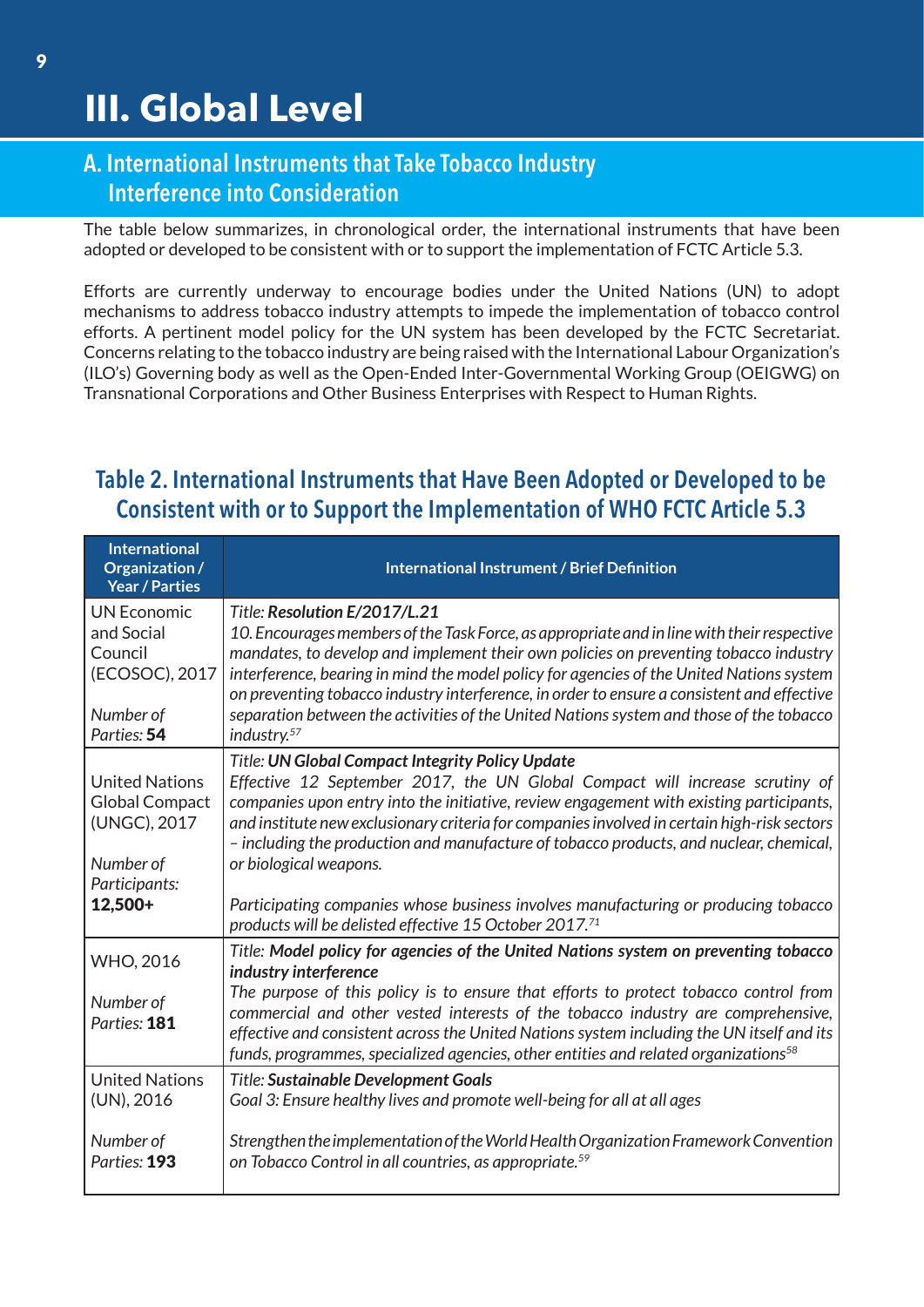| <b>International</b><br>Organization /<br><b>Year / Parties</b>   | <b>International Instrument / Brief Definition</b>                                                                                                                                                                                                                                                                                                                                                                                                                                                                                                                                                               |
|-------------------------------------------------------------------|------------------------------------------------------------------------------------------------------------------------------------------------------------------------------------------------------------------------------------------------------------------------------------------------------------------------------------------------------------------------------------------------------------------------------------------------------------------------------------------------------------------------------------------------------------------------------------------------------------------|
| <b>United Nations</b><br>Development<br>Programme<br>(UNDP), 2013 | Title: Policy on Due Diligence and Partnerships with the Private Sector<br>Principles<br>for Partnerships: Advance<br>Guiding<br><b>UNDP</b><br>Maintain<br>goals;<br>integrity, independence, and impartiality; Ensure transparency; Non-exclusivity and<br>no unfair advantage; Cost-effectiveness; Clearly defined roles and responsibilities and<br>shared risk and benefits                                                                                                                                                                                                                                 |
| Number of<br>Parties: 193                                         | UNDP has defined a set of exclusionary criteria outlining those business practices<br>considered unacceptable to the organization, and these include the "manufacture, sale<br>or distribution of tobacco or tobacco products." 60                                                                                                                                                                                                                                                                                                                                                                               |
| <b>United Nations,</b><br>2013<br>Number of<br>Parties: 193       | Title: UN Interagency Task Force on the Prevention and Control of Non-communicable<br>Diseases (NCDs)<br>Decision FCTC/COP7(8): Protection of public health policies with respect to tobacco<br>control from commercial and other vested interests of the tobacco industry - Requested<br>the Convention Secretariat to continue to promote the use of the Model policy for agencies<br>of the United Nations system on preventing tobacco industry interference, developed by<br>members of the United Nations Interagency Task Force on the Prevention and Control of<br>NCDs, in accordance with Article 5.3. |
|                                                                   | Specifically noted is UNDP's work in supporting countries to develop multisectoral,<br>whole-of-government responses to NCDs, including through strengthened multisectoral<br>governance arrangements, investment case development, and the integration of NCDs<br>and tobacco control into national and local development plans and strategies. <sup>61</sup>                                                                                                                                                                                                                                                   |
| United Nations,<br>2012<br>Number of<br>Parties: 193              | Title: Political Declaration of the High-Level Meeting of the General Assembly on the<br><b>Prevention and Control of Non-Communicable Diseases</b><br>38. Recognize the fundamental conflict of interest between the tobacco industry and<br>public health. <sup>62</sup>                                                                                                                                                                                                                                                                                                                                       |
| WHO FCTC.<br>2008<br>Number of<br>Parties: 181                    | Guidelines for the Implementation of Article 5.3 of the WHO FCTC                                                                                                                                                                                                                                                                                                                                                                                                                                                                                                                                                 |
| <b>WHO, 2005</b><br>Number of Par-<br>ties: 181                   | Title: WHO Framework Convention on Tobacco Control<br>Article 5.3 - In setting and implementing their public health policies with respect to<br>tobacco control, Parties shall act to protect these policies from commercial and other<br>vested interests of the tobacco industry in accordance with national law. <sup>39</sup>                                                                                                                                                                                                                                                                                |

# B. Red Cross Policy on Refusing Tobacco Funding

Although not an international instrument, the Red Cross policy on refusing tobacco-backed funds is considered a significant international policy due to the Red Cross' presence in practically all states. The International Federation of Red Cross and Red Crescent Societies (IFRC), along with 190 membercountries of National Red Cross and Red Crescent Societies worldwide, act before, during, and after disasters and health emergencies to assist vulnerable people. Red Cross' policies potentially affect trends in CSR in over 190 countries where it is operating.

The Red Cross has long adopted a policy not to accept funds from tobacco, alcohol, and arms. During the World No Tobacco Day celebration on May 31, 2013, the Governing Board of the International Federation of the Red Cross/Red Crescent resolved to enjoin National Societies to desist from receiving money from the tobacco industry.63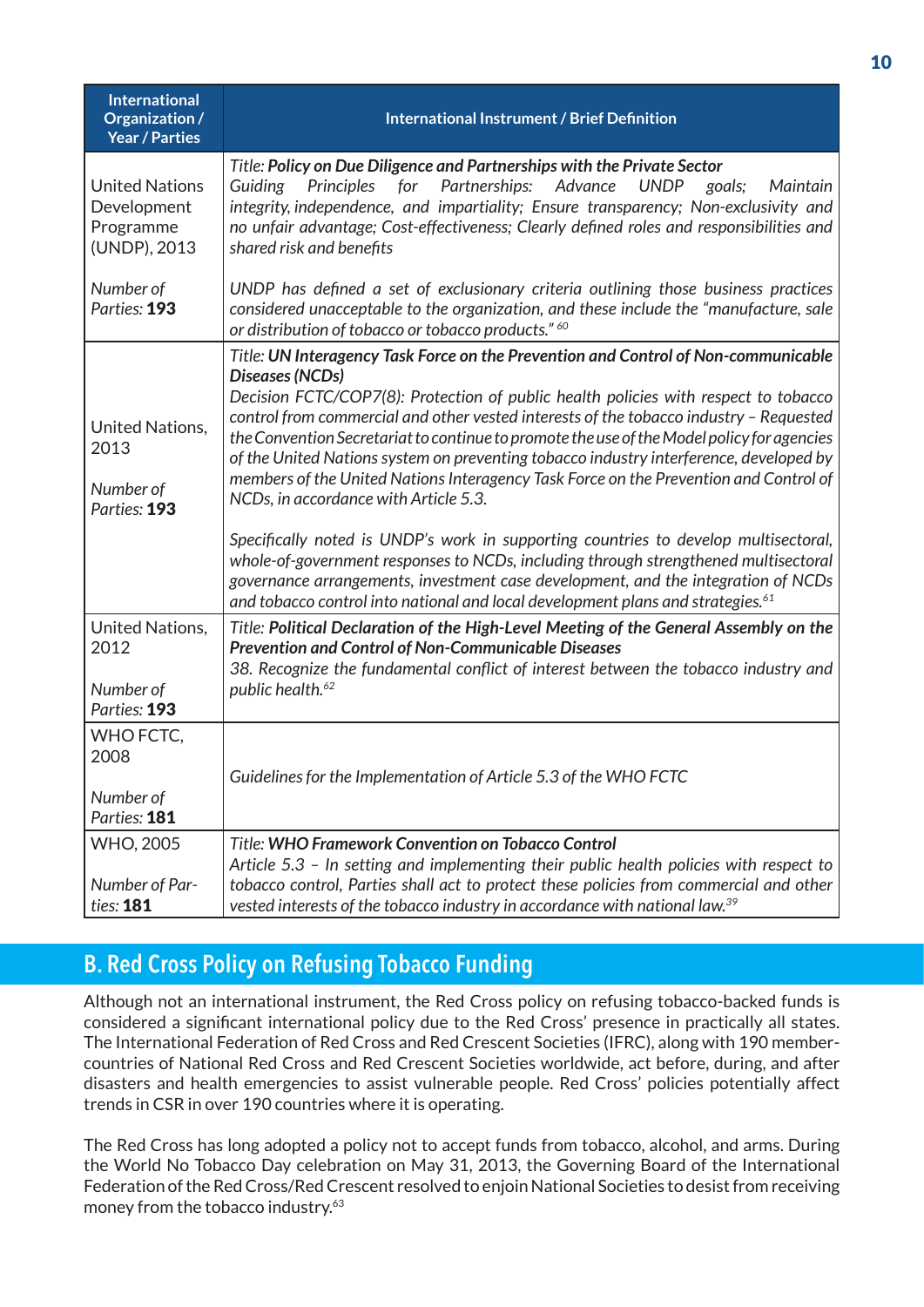In June 2015, the IFRC issued an Internal Guidance Brief on their non-engagement with tobacco companies. This document—which was disseminated to National Societies, including their staff and volunteers—states, among others, that it upholds principles to dissociate itself from "an industry that contributes to significant mortality, illness and suffering worldwide."<sup>64</sup>

#### C. Responses to Tobacco Industry Interference at the International Level

The tobacco industry's interference at international agencies, intergovernmental organizations, and international private/ trade associations/ non-government organizations is well documented. The table below lists some examples of the way the international community and international bodies have responded to tobacco industry interference at the global level.

### Table 3. International Community and International Bodies' Responses to Tobacco Industry Interference at the Global Level

| <b>International</b><br><b>Organization</b> | Examples of Global Tobacco Industry Interference and Responses <sup>65</sup>                                                                                                                                                                                                                                                                                                                                                                                                                                                                                                            |
|---------------------------------------------|-----------------------------------------------------------------------------------------------------------------------------------------------------------------------------------------------------------------------------------------------------------------------------------------------------------------------------------------------------------------------------------------------------------------------------------------------------------------------------------------------------------------------------------------------------------------------------------------|
| <b>UN System</b>                            | The Secretary General reported to the United Nations Economic and Social Council<br>(ECOSOC) on various types of tobacco industry interference within the UN<br>System, such as conflict of interest. These were reported at ECOSOC's Substantive<br>Sessions, specifically in 2006, 2008, and 2010 "in the context of reporting on the<br>work of the Tobacco Task Force (reports E/2006/62, E/2008/59 and E/2010/55)."                                                                                                                                                                |
|                                             | The reports emphasized the need to raise awareness on FCTC Article 5.3 and<br>policies against tobacco industry engagement, such as those from the UNDP and<br>the International Atomic Energy Agency (IAEA), were duly noted in the reports.                                                                                                                                                                                                                                                                                                                                           |
|                                             | FCTC Conference of the Parties (COPs) has acknowledged this report, and the<br>FCTC Secretariat has been promoting a model policy for the UN system on the<br>protection against tobacco industry interference. <sup>67</sup>                                                                                                                                                                                                                                                                                                                                                           |
| <b>UN Global</b><br>Compact                 | A research conducted by the Ad Hoc Inter-Agency Task Force on Tobacco Control<br>criticized the UN's Global Compact "for harboring tobacco companies under its<br>umbrella."68                                                                                                                                                                                                                                                                                                                                                                                                          |
|                                             | In response to numerous criticisms, the Global Compact has announced that it<br>"actively discourages tobacco companies from participation in the initiative and<br>does not accept funding from tobacco companies."69                                                                                                                                                                                                                                                                                                                                                                  |
|                                             | Based on its recent Integrity Policy Update, starting September 12, 2017, "the UN<br>Global Compact will increase scrutiny of companies upon entry into the initiative,<br>review engagement with existing participants, and institute new exclusionary<br>criteriafor companies involved incertain high-risk sectors - including the production<br>and manufacture of tobacco products, and nuclear, chemical, or biological weapons.<br>Participating companies whose business involves manufacturing or producing<br>tobacco products will be delisted effective 15 October 2017."70 |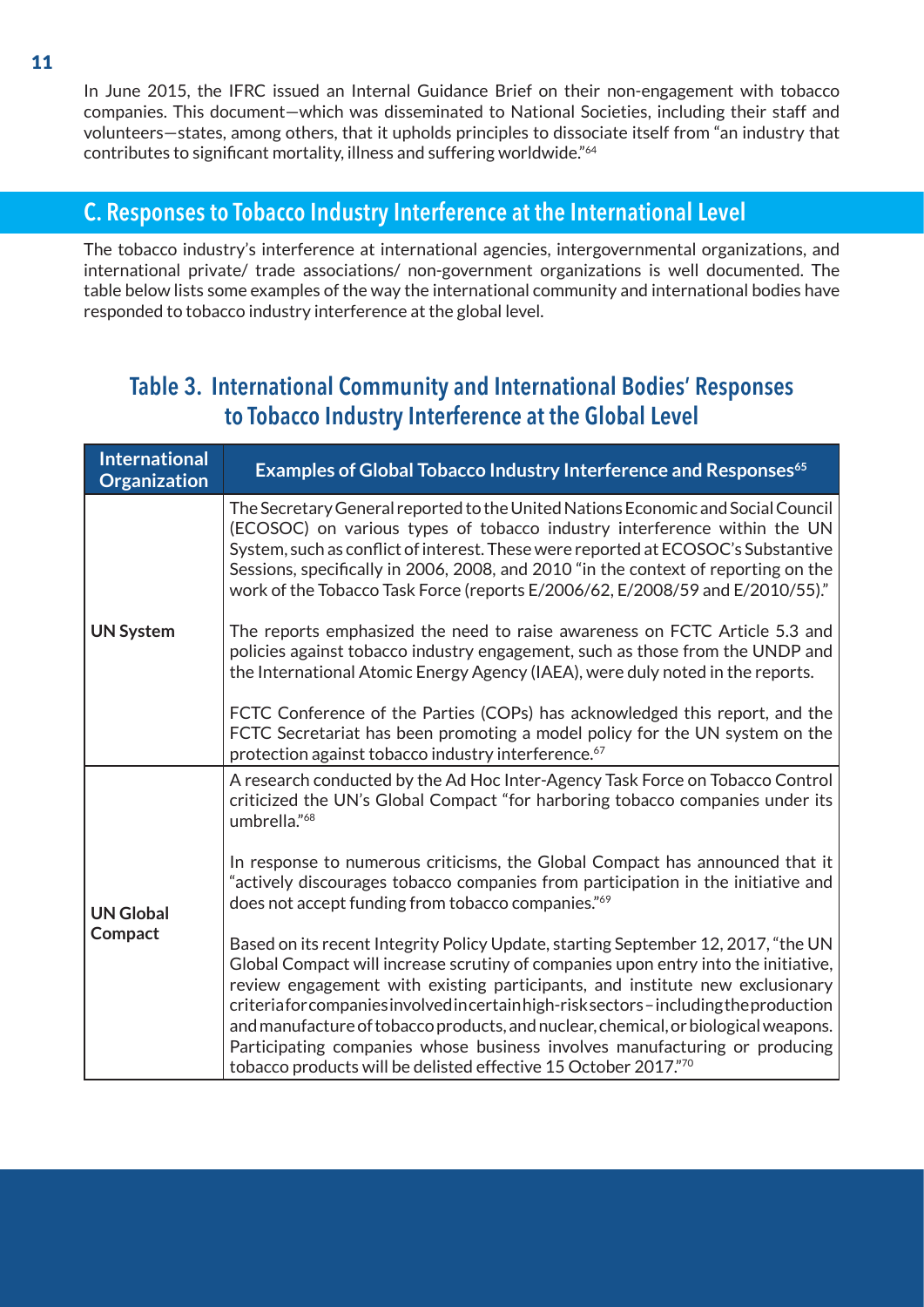| <b>International</b><br><b>Organization</b> | Examples of Global Tobacco Industry Interference and Responses <sup>65</sup>                                                                                                                                                                                                                                                                                                                                    |
|---------------------------------------------|-----------------------------------------------------------------------------------------------------------------------------------------------------------------------------------------------------------------------------------------------------------------------------------------------------------------------------------------------------------------------------------------------------------------|
|                                             | The International Labour Organization (ILO) serves as advisor to the board of<br>the ECLT Foundation, an organization established in 2002 and purely funded by<br>tobacco companies. Philip Morris International (PMI), British American Tobacco<br>(BAT), Japan Tobacco International (JTI), Imperial Tobacco, and other tobacco<br>industry players fund ECLT and serve as its board members. <sup>7374</sup> |
| International<br>Labour<br>Organization     | Recently, ILO has reportedly received \$15 million from JTI and groups associated<br>with huge tobacco companies for "charitable partnerships" to address child labor<br>in tobacco fields. <sup>75</sup>                                                                                                                                                                                                       |
|                                             | The public health community has vigorously censured ILO's engagement with<br>the tobacco industry. <sup>76</sup> In October 2017, about 200 organizations and individuals<br>from various parts of the world have urged ILO to stop receiving money from the<br>tobacco industry and to cut off its relationship with it. <sup>77</sup>                                                                         |
|                                             | As of January 2018, ILO's governing body is confronted with the need to decide if<br>it should keep its partnership with the industry. <sup>78</sup>                                                                                                                                                                                                                                                            |
| <b>World Customs</b><br>Organization        | In 2013-14, some of World Customs Organization's (WCO) global and regional<br>events on illicit trade of tobacco were reportedly sponsored by the Digital Coding<br>and Tracking Association (DCTA), an association backed by BAT, JTI, PMI, and<br>Imperial Tobacco Group, claiming to be dedicated to combatting illicit trade of<br>tobacco.                                                                 |
|                                             | The University of Bath - Tobacco Control Research Group exposed the association's<br>ties to the tobacco industry and revealed the loopholes of the coding system<br>promoted by the DCTA (i.e., Codentify, originally developed by PMI). Public health<br>advocates have publicly criticized the coding system and raised concerns about its<br>links with the WCO.                                            |

### D. Case Studies on Actions/Measures in Responding to Efforts by International/ Regional Organizations that Represent Tobacco Industry Interests

The tobacco industry has backed or established international organizations to pursue its interests. Below are case studies where the global community responded to efforts of such organizations to undermine tobacco control policies.

#### **1. International Tax and Investment Center (ITIC)**

#### *1.1. ITIC Relationship with the Tobacco Industry*

ITIC claims to be an international think tank that works closely with governments on fiscal and trade issues,<sup>79</sup> but its board includes representatives coming from four (4) tobacco companies, namely, PMI, JTI, BAT, and Imperial Tobacco. Based on analysis of internal tobacco industry documents conducted by University of Bath's online academic resource, tobaccotactics.org, the organization has been identified as a tobacco industry front group.<sup>80</sup>

#### *1.2. ITIC Tactics in Interfering with the WHO FCTC during the Adoption of the Article 6 Guidelines (Price Measures)*

ITIC sponsored an event intended to challenge COP6 adoption of Article 6 Guidelines; the time and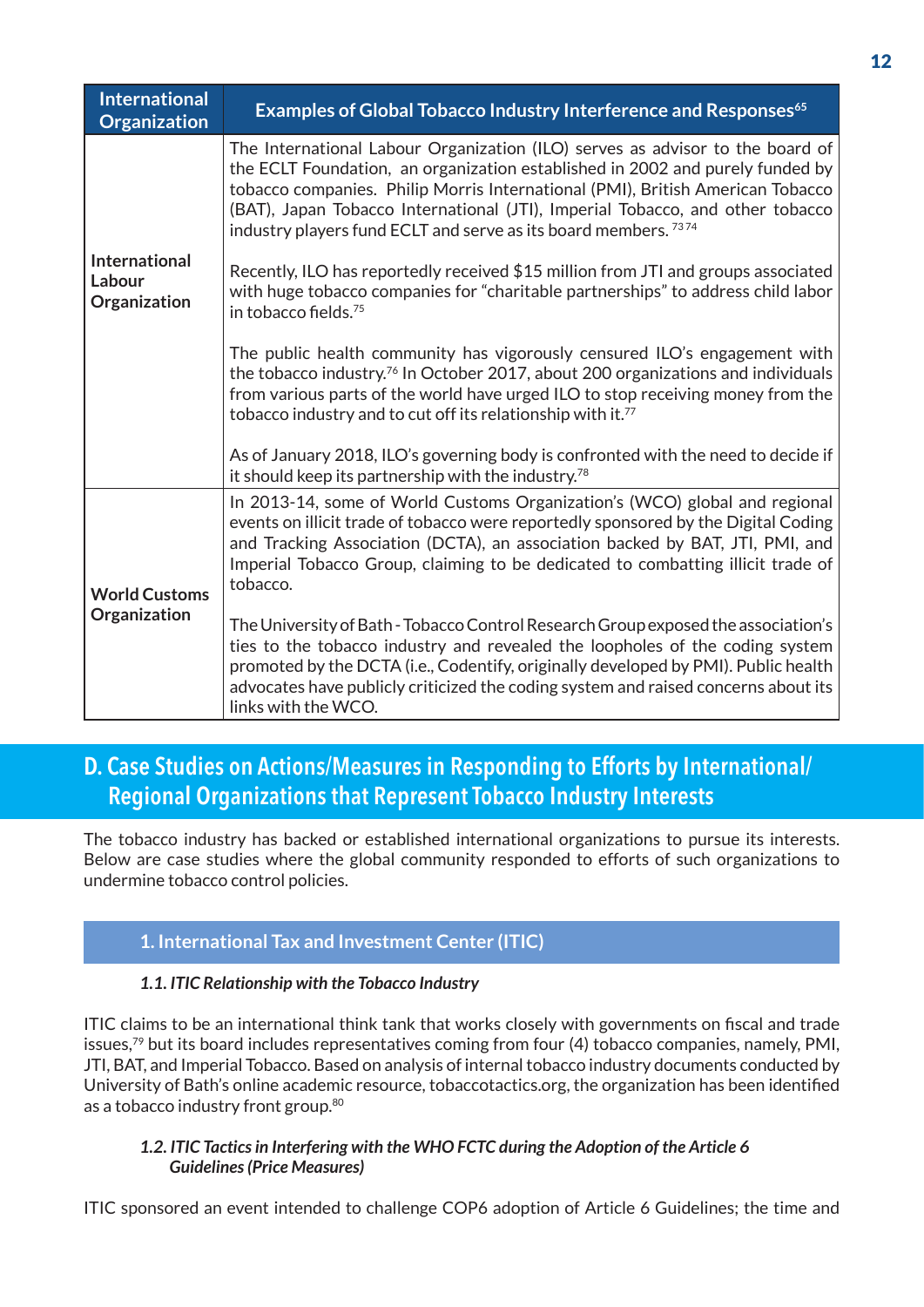venue was strategically set just before/during the COP6 and near the COP6 session venue in Moscow, and ITIC invited tax officials from FCTC Parties and WHO member-states that are observers to the COP.81

#### *Response: Note Verbale of the Framework Convention Secretariat*

The Framework Convention Secretariat (FCS) issued a Note Verbale (NV) to warn against attending the event.102 For many delegates and government officials, it was the first time they were apprised that the ITIC event is not an activity related to or endorsed by COP, and that ITIC is tobacco industry-funded. In addition, civil society organizations (CSOs) circulated information about ITIC arguments and how they undermine the proposed Article 6 Guidelines. Due to these efforts, the ITIC event was hardly attended by COP delegates.

On 04 March 2016, the FCS issued another NV that expressed concern about meetings organized by ITIC and advised Parties that tobacco industry interference (e.g., ITIC-organized regional and global meetings) is "damaging for tobacco-control efforts worldwide."82 It reminds Parties to "reject partnerships and non-binding or non-enforceable agreements with the tobacco industry."83 It issued the NV amidst reports that tobacco companies are proposing to some FCTC Parties to sign agreements in which the former will take on certain tasks in controlling the tobacco supply chain; and, reports that the tobacco industry is actively endorsing the use of Codentify, a coding system it developed.

The aforesaid NVs have increased the awareness of FCTC Parties and COP observers about ITIC and its activities; thus, many of them have refused to participate in ITIC events.

#### *1.3. ITIC and its Involvement in Tax/ Customs Global Events*

On its website, ITIC claims that it regularly sponsors and participates in global events where tax and customs officials from all over the world will be in attendance. For instance, in 2014, ITIC presented its report on "The Illicit Trade in Tobacco Products and How to Tackle It" to over 150 enforcement officials from various countries during the WCO meeting in Brussels.<sup>84</sup> One such widely promoted event was the 12th Annual Asia-Pacific Tax Forum, held in New Delhi on 5-7 May 2015.

#### *Response: World Bank and Host Country Response*

After much global campaigning from CSOs, the World Bank withdrew from the 12th Annual Asia-Pacific Tax Forum, held in New Delhi on 5-7 May 2015, which was co-organized by a consortium financed by several transnational tobacco companies. The Indian government officials, touted by ITIC to inaugurate the event, also decided not to participate. 85 86

#### *1.4. ITIC Challenging Civil Society Groups*

In 2015, the Southeast Asia Tobacco Control Alliance (SEATCA) published "ITIC's ASEAN Excise Tax Reform: A Resource Manual," which revealed how ITIC's report is undermining global best practice in tobacco taxation in the region.<sup>87</sup> In 2014, SEATCA also critiqued ITIC's Asia-11 Illicit Tobacco Indicator 2012,<sup>88</sup> which together with other ITIC reports, were widely disseminated to finance ministers in Southeast Asia. Shortly after, ITIC president Daniel Witt sought to meet with SEATCA to have a "roundtable discussion" with stakeholders on the matter. It was later revealed that the meetings are meant to make SEATCA rectify its "errors." A series of letters were written to complain about SEATCA's inaccuracies and refusal to engage with ITIC. Letters were written to various individuals associated with SEATCA to pressure its executive director to participate in ITIC meetings. A subsequent letter, written by an Australian consultant, accused SEATCA of unreasonableness, lack of transparency, accountability, and good governance, and of continuing to "dismiss competing views and disparage those who hold them."89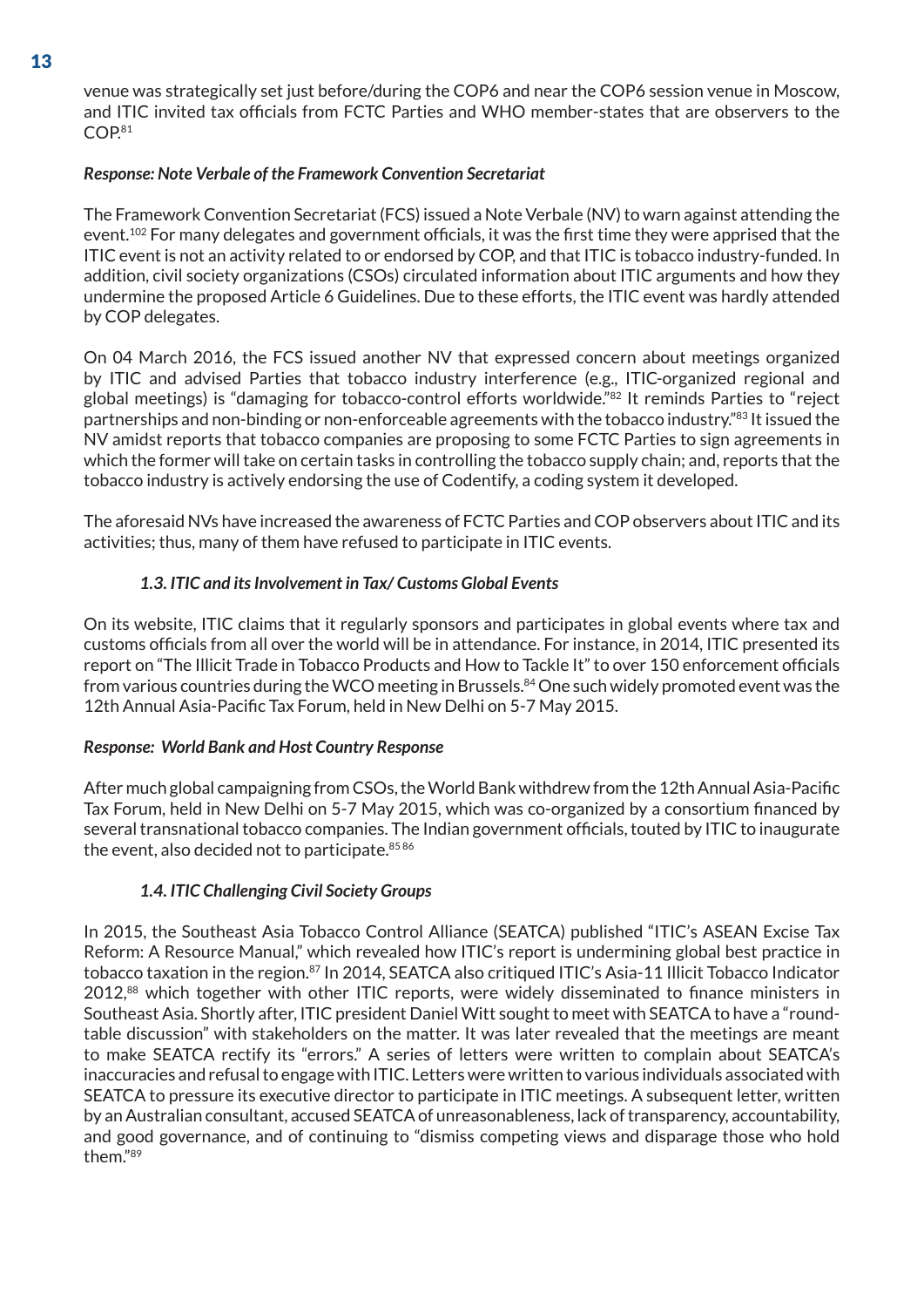#### *Response: Civil Society Groups Unified in the Denouncement of Tobacco Industry Funds/ Ties*

Various CSOs responded to defend SEATCA's position and criticized ITIC for its tobacco industry tactics. In 2017, ITIC announced that it has removed tobacco industry representatives from its board and declared that it would no longer receive sponsorships from the tobacco industry.<sup>90</sup> Its previous papers supporting tobacco industry interests and arguments remain on its website's resource lists.

#### **2. International Tobacco Growers Association (ITGA)**

#### *2.1. ITGA Relationship with the Tobacco Industry*

ITGA claims to represent the interest of farmers at various global and regional fora, yet its main supporters are transnational tobacco-related companies, including Alliance One International, Imperial Tobacco International, Universal Leaf, PMI, BAT, JTI, etc.

ITGA claims that the WHO FCTC puts the livelihoods of millions of growers at risk. According to the Framework Convention Alliance (FCA), the global civil society group supporting tobacco control, "ITGA does nothing to help tobacco farmers and farm workers trapped in cycles of poverty and debt bondage because of the industry's exploitative tobacco buying practices and unfair contracts."91

#### *2.2. ITGA Tactics in Interfering with the WHO FCTC during the Adoption of Guidelines (Articles 9/10, 17/18)*

In 2010, during the FCTC COP4, the ITGA reportedly rallied tobacco farmers from several countries together in order to influence the negotiations and to thwart the approval of Articles 9 and 10 Guidelines and progress report on Articles 17 and 18.<sup>92</sup>

Response:

When ITGA applied for observer status in 2010, the COP4 took note of the report that information available on the official website of the organization shows that its activities "may not be in line with the aims and spirit of the Convention," in particular with regard to Article 5.3. The COP4 then rejected ITGA's application for observer status.<sup>93</sup>

#### **3. ASEAN Intellectual Property Association (IPA)**

*3.1. ASEAN IPA is an association of intellectual property owners that meets annually to celebrate World Intellectual Property Day.* 

#### *3.2. ASEAN IPA's Tactics in Interfering with the WHO FCTC as well as Intellectual Property and Plain Packaging in ASEAN*

In 2016, ASEAN IPA wrote letters to governments in the ASEAN region to warn against the harmful consequences of cigarette plain packaging in the region.

#### *Response:*

The regional NGO, SEATCA, refuted ASEAN IPA's arguments and informed governments in the region of the association's background and agenda. Nevertheless, the association continues to raise intellectual property issues on plain packaging in light of the planned adoption of the measure by some countries in the region.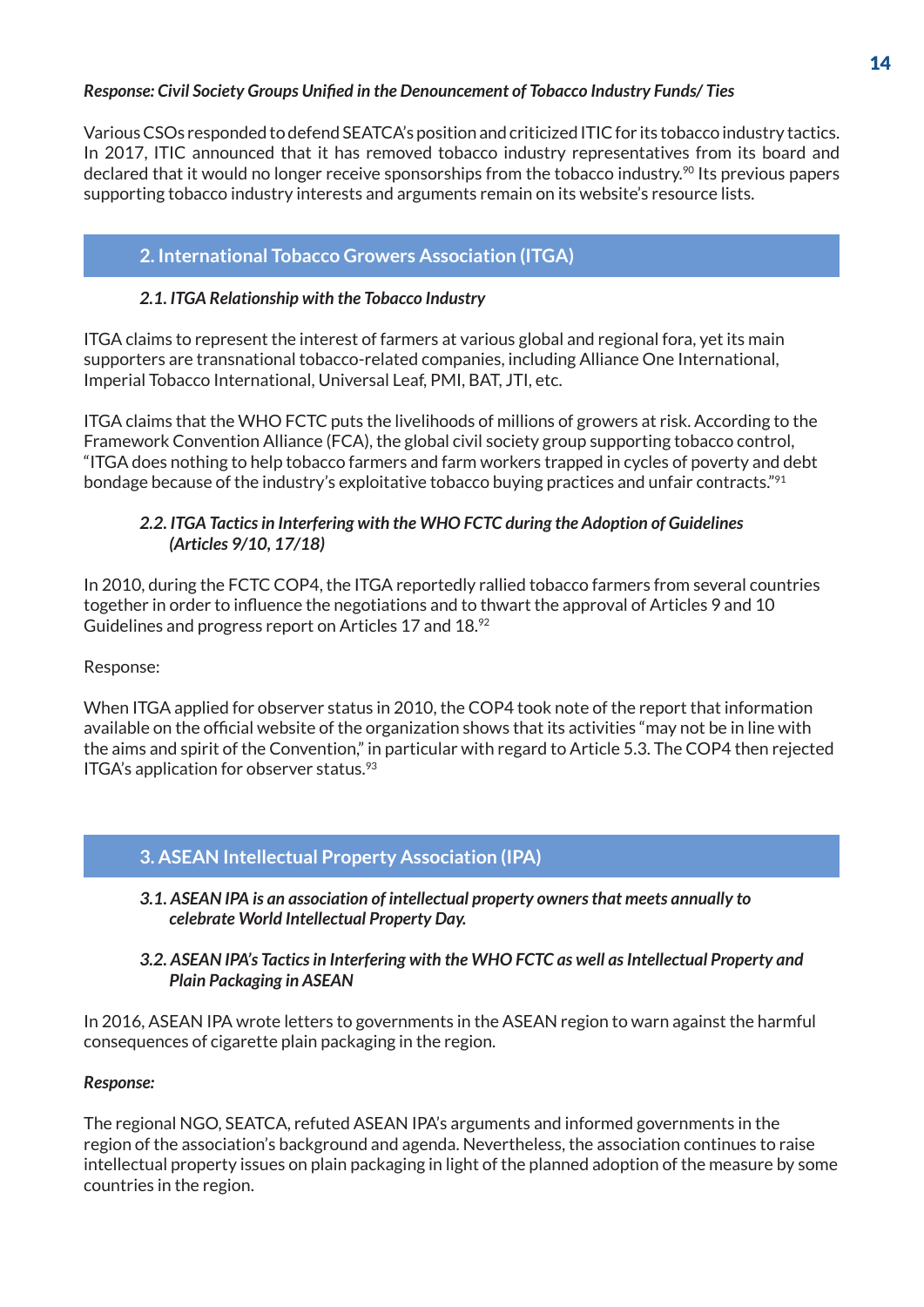In February 2018, the Singapore Ministry of Health launched public consultations for plain packaging and 75% picture-based health warnings (from the current 50% graphic health warnings). There are currently only eight (8) other countries in the world that have adopted a policy on implementing tobacco plain packaging. Singapore is the first country in ASEAN to move forward with plain packaging.

#### **4. American Chamber of Commerce (ACC)**

#### *4.1. ACC and its Relationship with the Tobacco Industry*

Globally, business associations have been reported to directly influence tobacco control policies in behalf of the tobacco industry. For instance, ACC, an association of US businesses including Philip Morris, has been reported to promote tobacco industry interests in various countries all over the world.

Many other regional or global business or trade associations continue to play a part in the tobacco industry's efforts to undermine tobacco control policies. A typical regional strategy is exemplified by the ASEAN Business Council, which annually sets meetings with high-level officials in each country in the ASEAN region, making way for meetings/ unnecessary interactions between US tobacco company leaders and top-level government officials.<sup>94</sup>

#### *4.2. ACC's Tactics in Interfering with the WHO FCTC*

In June 2015, the New York Times released a report on the extent of lobbying that ACC had undertaken in Australia, Burkina Faso, El Salvador, the European Union, Ireland, Jamaica, Kosovo, Moldova, Nepal, New Zealand, the Philippines, Ukraine, United Kingdom, and Uruguay*95* to dilute and delay life-saving tobacco control measures.

#### *Response:*

As a response to the exposé, CVS Health, an ACC member and a huge retailer chain across the US, decided to leave the association in 2015.<sup>96</sup> US senators also criticized ACC's actions.

#### **5. Foundation for a Smoke-Free World**

#### *5.1. Foundation for a Smoke-Free World and its Relationship with the Tobacco Industry*

On 13 September 2017, PMI announced that it will commit US\$1 billion to a Foundation for a Smoke-Free World over the next twelve (12) years. It was reported that the new foundation will focus on funding research to support policy and collaborative initiatives on harm reduction. The foundation's president was formerly with the WHO.97

#### *Response:*

Within two weeks of the announcement, the Convention Secretariat for the WHO FCTC issued a statement denouncing key aspects of the foundation, among others, its leadership, the funding, new tobacco products, and potential interactions with the tobacco industry. It reminds FCTC Parties that: "Parties to the WHO FCTC should note that any collaboration with this Foundation, due to its current funding arrangement that comes from a tobacco multinational, would constitute a clear breach of Article 5.3 of the Convention concerning tobacco industry interference."<sup>98</sup>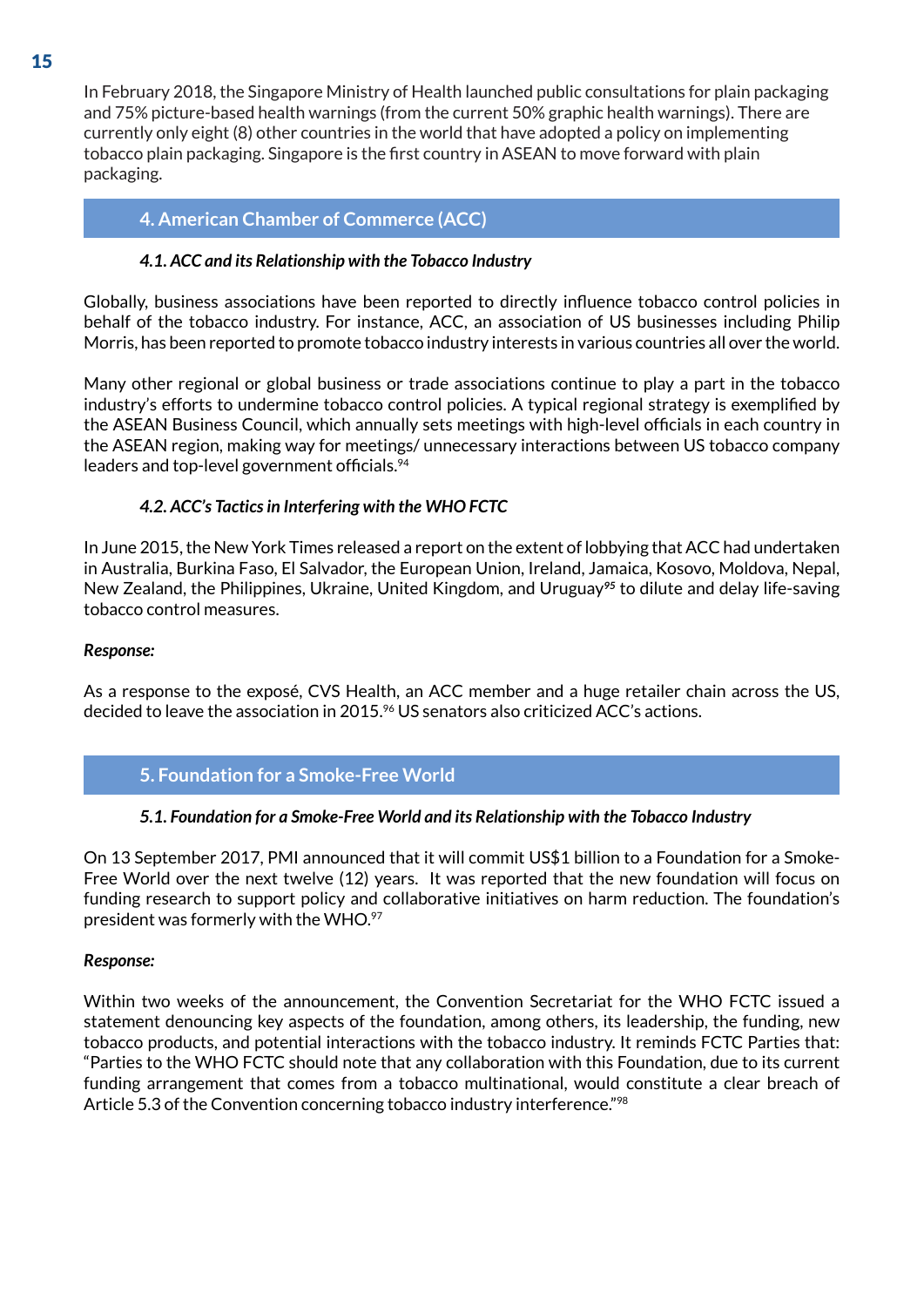Below are vital excerpts of the WHO statement dated 28 September 2017:

*Article 5.3 of the WHO Framework Convention on Tobacco Control (WHO FCTC) obliges Parties to act to protect public health policies from commercial and other vested interests of the tobacco industry in accordance with national law. Guidelines for implementation of Article 5.3 state clearly that governments should limit interactions with the tobacco industry and avoid partnership. These Guidelines are also explicit that Governments should not accept financial or other contributions from the tobacco industry or those working to further its interests, such as this Foundation.* 

*Strengthening implementation of the WHO FCTC for all tobacco products remains the most effective approach to tobacco control... If PMI were truly committed to a smoke-free world, the company would support these policies. Instead, PMI opposes them. PMI engages in large scale lobbying and prolonged and expensive litigation against evidence-based tobacco control policies such as those found in the WHO FCTC and WHO's MPOWER tobacco control, which assists in implementation of the WHO FCTC. For example, just last year PMI lost a six year investment treaty arbitration with Uruguay, in which the company spent approximately US\$ 24 million to oppose large graphic health warnings and a ban on misleading packaging in a country with fewer than four million inhabitants.99*

In January 2018, the Polish Health Ministry used the WHO statements to warn universities against receiving research funding from the foundation.100

Since the launch of the foundation, more and more public health advocates have renounced its efforts.101 Seventeen deans of the top schools of public health in the USA have announced that their schools are not accepting funding from or pursuing work with the Foundation for a Smoke-Free World.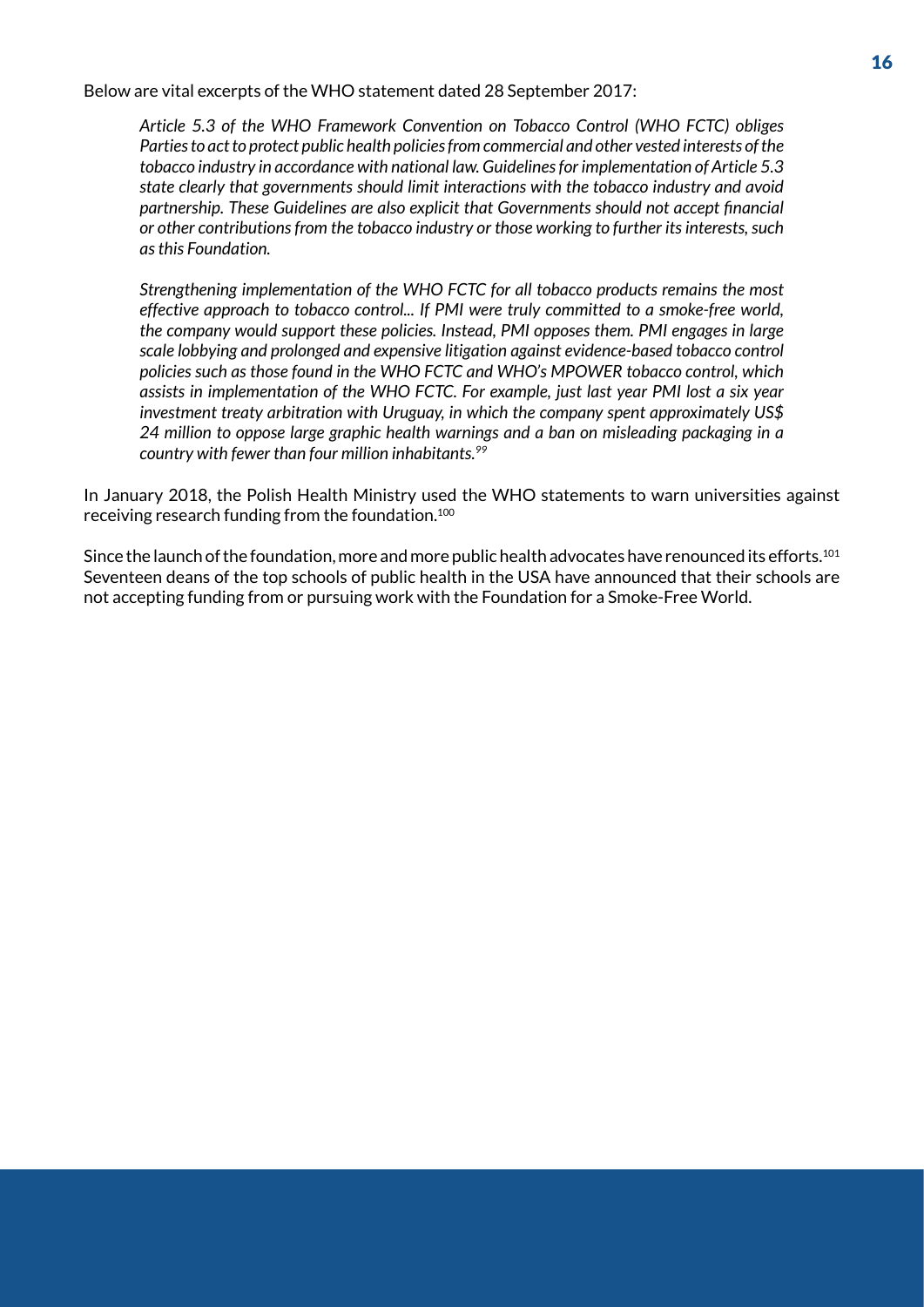# **Annexes**

#### Annex 1

#### WHO Framework Convention on Tobacco Control Secretariat's Statement on the launch of the Foundation for a Smoke-Free World 19 September 2017

The WHO Framework Convention on Tobacco Control Secretariat (Convention Secretariat) notes the launch of the Foundation for a Smoke-Free World, led by a former official of the World Health Organization.

The Convention Secretariat regards this tobacco industry-funded initiative as a clear attempt to breach the WHO FCTC by interfering in public policy. It is a deeply alarming development aimed at damaging the treaty's implementation, particularly through the Foundation's contentious research programmes.

The WHO FCTC is the world's only tobacco control evidence based treaty and has been commended by global leaders as providing the primary roadmap to a tobacco-free world. It has 181 Parties, representing 180 States and the European Union, and is supported by numerous nongovernmental organizations.

The Convention Secretariat wishes to make the following points and clarifications:

#### *1. With regard to the president of this Foundation*

Although the president of the Foundation was part of the WHO Secretariat during the negotiation of the WHO FCTC, the treaty had no single architect. It resulted from the work of hundreds of committed government representatives, individuals and organizations, and that is its greatest strength – teamwork.

The Foundation's president is in no way linked to the Convention Secretariat, nor does he represent the Convention Secretariat's views.

#### *2. With regard to the Foundation's funding*

The Foundation for a Smoke-Free World describes itself as an independent organization. It reportedly will be funded solely with almost US\$ 1 billion from Philip Morris International, the tobacco conglomerate.

There is extensive experience of tobacco-industry funded research that was later used to prevent effective tobacco control policies. It is clear that the industry aims to follow the same path in the area of non-traditional tobacco products, which are unregulated in many countries.

#### *3. With regard to interactions with the tobacco industry*

Parties to the WHO FCTC should note that any collaboration with this Foundation, due to its current funding arrangement that comes from a tobacco multinational, would constitute a clear breach of Article 5.3 of the Convention concerning tobacco industry interference.

Parties to the Convention have agreed, through the Guidelines to Article 5.3, that activities described as "socially responsible" by the tobacco industry, constitute a marketing and public-relations strategy that falls within the Convention's definition of advertising, promotion and sponsorship. Parties should not endorse, support, form partnerships with or participate in tobacco industry activities described as socially responsible. Tobacco industry is clearly looking for a seat at the table.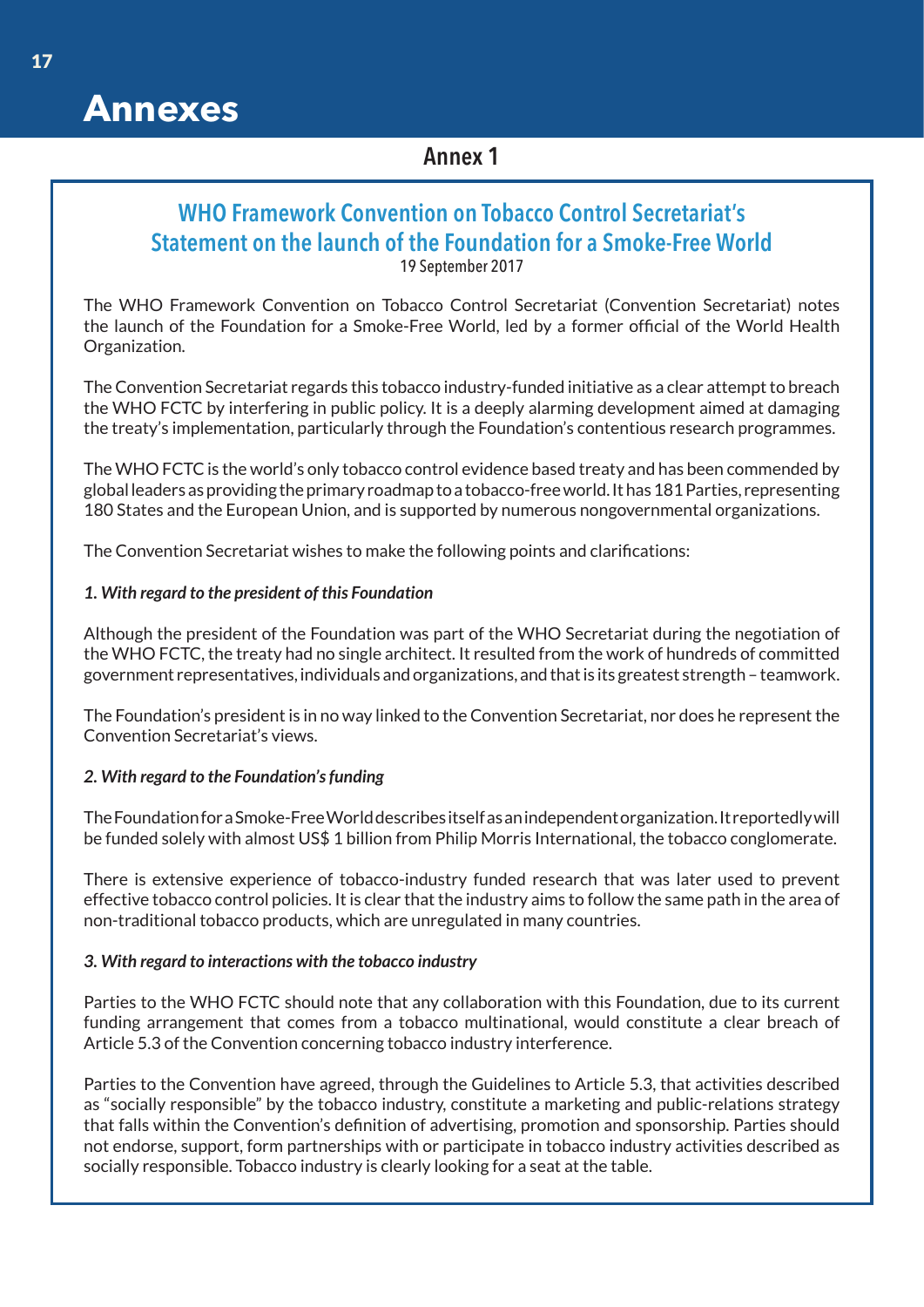#### *4. With regard to new products*

The tobacco industry is introducing new products in pursuit of profit rather than public health. For example, new "heat-no-burn" products contain tobacco and electronic nicotine delivery systems (ENDS) contain nicotine, an addictive substance regulated through appropriate policies under Article 5.2(b) of the Convention related to legislative and administrative measures.

Parties to the Convention have agreed to consider applying regulatory measures to prohibit or restrict the manufacture, importation, distribution, presentation, sale and use of ENDS, as appropriate to their national laws and public health objectives. If other novel tobacco or nicotine products emerge, the way that they are treated needs to be considered in the same way.

#### *5. With regard to possible effects on tobacco growers*

Article 17 of the WHO FCTC requires Parties to promote, as appropriate, economically viable alternatives for tobacco workers and growers. The tobacco industry knows that it creates social problems, including the use of child labour. Initiatives endorsed by the industry and those it funds are not designed to solve the problems it creates, but to give a false impression of sympathy for its victims.

#### *6. With regard to the impact of the WHO FCTC on public health*

The WHO FCTC, despite the efforts of the tobacco industry to prevent progress, has substantially improved global public health through the evidence-based measures it endorses.

The WHO FCTC has been recognized as playing "a critical role as an authoritative and agreed catalyst and framework for action." The use by the tobacco industry of research to prevent effective tobacco control policies, now in relation to non-traditional tobacco products, is proof that the policies originating from Parties' implementation of the WHO FCTC provisions are having an important and lasting effect on tobacco control.

*Source: WHO Framework Convention on Tobacco Control Secretariat's statement on the launch of the Foundation for a Smoke-Free World, 19 September 2017, http://www.who.int/fctc/mediacentre/statement/secretariat-statement-launch-foundation-for-a-smoke-free-world/en/*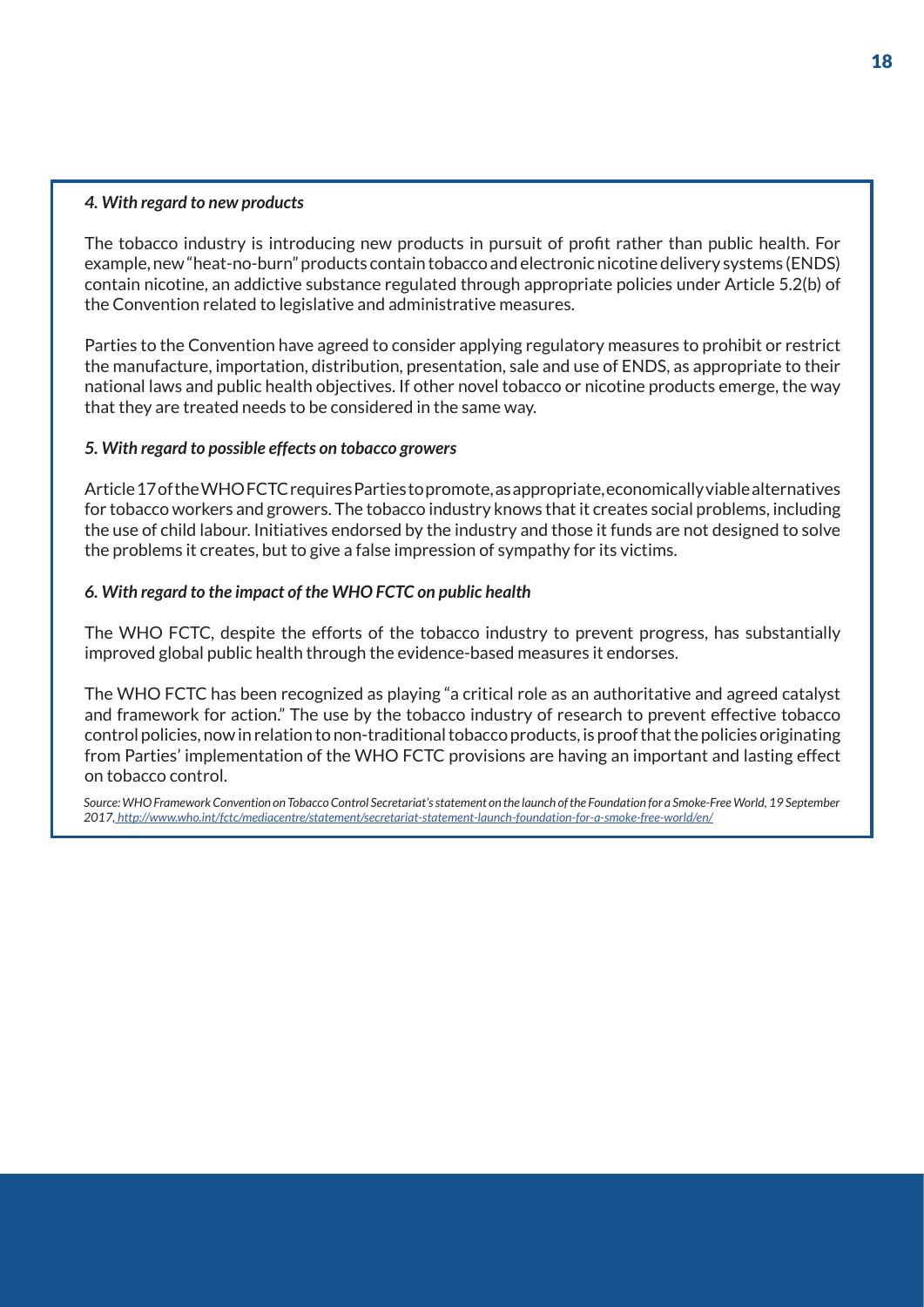# WHO Statement on Philip Morris funded Foundation for a Smoke-Free World

28 September 2017

On 13 September 2017, tobacco company Philip Morris International (PMI) announced its support for the establishment of a new entity - the Foundation for a Smoke-Free World. PMI indicated that it expects to support the Foundation by contributing approximately USD 80 million annually over the next 12 years.

The UN General Assembly has recognized a "fundamental conflict of interest between the tobacco industry and public health." (1) WHO Member States have stated that "WHO does not engage with the tobacco industry or non-State actors that work to further the interests of the tobacco industry", (2) the Organization will therefore not engage with this new Foundation.

Article 5.3 of the WHO Framework Convention on Tobacco Control (WHO FCTC) obliges Parties to act to protect public health policies from commercial and other vested interests of the tobacco industry in accordance with national law. Guidelines for implementation of Article 5.3 state clearly that governments should limit interactions with the tobacco industry and avoid partnership. These Guidelines are also explicit that Governments should not accept financial or other contributions from the tobacco industry or those working to further its interests, such as this Foundation.

Strengthening implementation of the WHO FCTC for all tobacco products remains the most effective approach to tobacco control. Policies such as tobacco taxes, graphic warning labels, comprehensive bans on advertising, promotion and sponsorship, and offering help to quit tobacco use have been proven to reduce demand for tobacco products. These policies focus not just on helping existing users to quit, but on preventing initiation.

If PMI were truly committed to a smoke-free world, the company would support these policies. Instead, PMI opposes them. PMI engages in large scale lobbying and prolonged and expensive litigation against evidence-based tobacco control policies such as those found in the WHO FCTC and WHO's MPOWER tobacco control, which assists in implementation of the WHO FCTC. For example, just last year PMI lost a six year investment treaty arbitration with Uruguay, in which the company spent approximately US\$ 24 million to oppose large graphic health warnings and a ban on misleading packaging in a country with fewer than four million inhabitants.

There are many unanswered questions about tobacco harm reduction (3), but the research needed to answer these questions should not be funded by tobacco companies.

The tobacco industry and its front groups have misled the public about the risks associated with other tobacco products. This includes promoting so-called light and mild tobacco products as an alternative to quitting, while being fully aware that those products were not less harmful to health. Such misleading conduct continues today with companies, including PMI, marketing tobacco products in ways that misleadingly suggest that some tobacco products are less harmful than others.

This decades-long history means that research and advocacy funded by tobacco companies and their front groups cannot be accepted at face value. When it comes to the Foundation for a Smoke-Free World, there are a number of clear conflicts of interest involved with a tobacco company funding a purported health foundation, particularly if it promotes sale of tobacco and other products found in that company's brand portfolio. WHO will not partner with the Foundation. Governments should not partner with the Foundation and the public health community should follow this lead.

General Assembly Resolution 66/2, Political Declaration of the High-level Meeting of the General Assembly on the Prevention and Control of Noncommunicable Diseases, A/RES/66/2 (24 January 2012), para. 38

World Health Assembly Resolution, WHO Framework of Engagement with Non-State Actors, WHA69.10, 28 May 2016, para. 44.

Electronic Nicotine Delivery Systems and Electronic Non-Nicotine Delivery Systems (ENDS/ENNDS), Report by WHO, Conference of the Parties to the WHO Framework Convention on Tobacco Control, Seventh Session, Delhi, (7 – 12 November 2016), FCTC/COP/7/11.

*Source: WHO Statement on Philip Morris funded Foundation for a Smoke-Free World, 28 September 2017, http://www.who.int/mediacentre/news/ statements/2017/philip-morris-foundation/en/*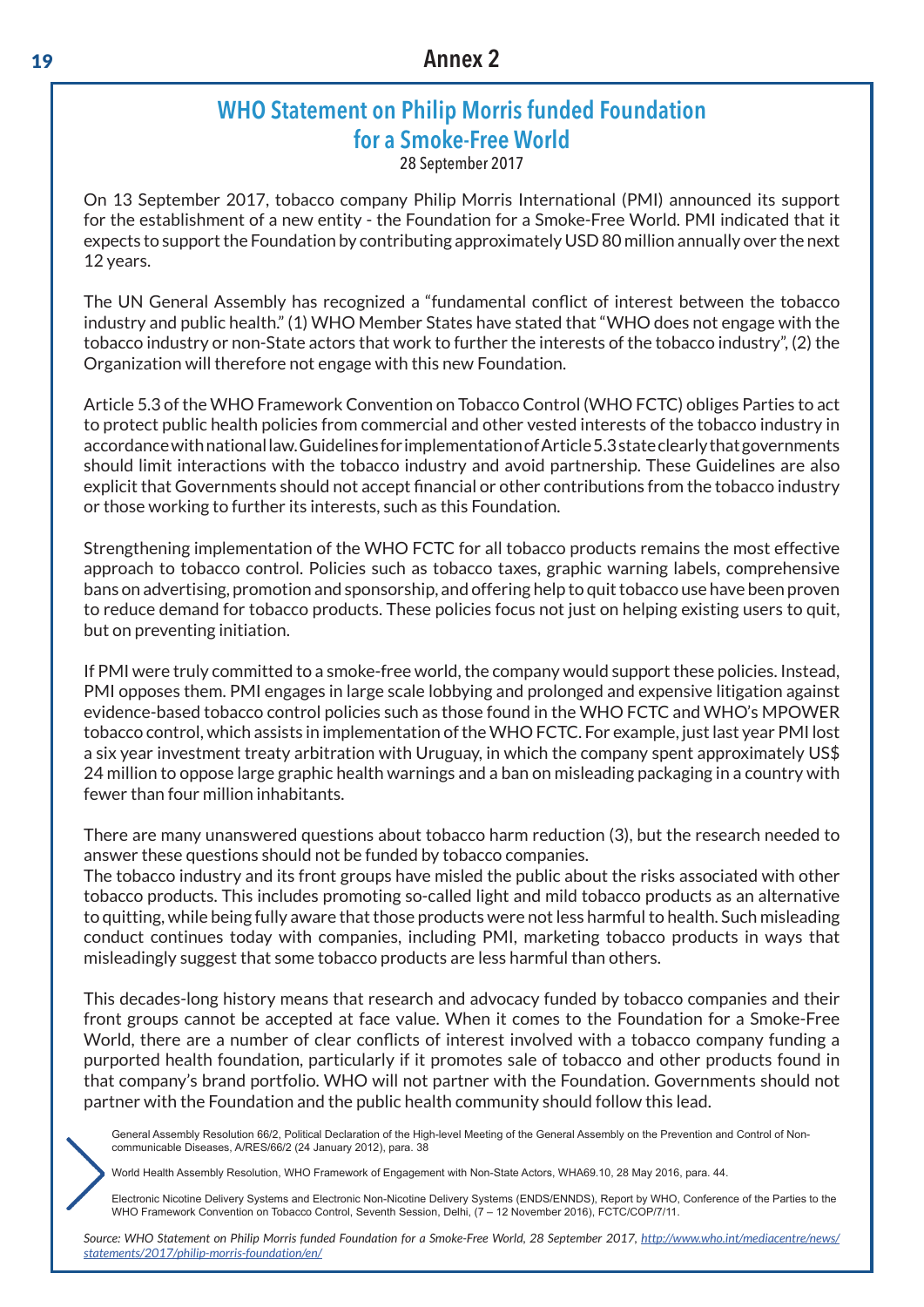# **References**

1 WHO FCTC, Examples of implementation of Article 5.3 communicated through the reports of the Parties, http://www.who.int/fctc/parties\_experiences/en/.

<sup>2</sup>*Ibid.*

<sup>3</sup> Corporate Accountability International, ROADMAP TO PROTECTING HEALTH FROM BIG TOBACCO: A guide for implementation of the Framework Convention on Tobacco Control's Article 5.3, https://www.corporateaccountability.org/wp-content/uploads/2015/03/Map-Booklet\_EN\_web\_ rev\_FINAL.pdf.

4 *Ibid*.

<sup>5</sup> WHO FCTC, Examples of implementation of Article 5.3 communicated through the reports of the Parties, http://www.who.int/fctc/parties\_experiences/en/.

6 Corporate Accountability International, ROADMAP TO PROTECTING HEALTH FROM BIG TOBACCO: A guide for implementation of the Framework Convention on Tobacco Control's Article 5.3, https://www.corporateaccountability.org/wp-content/uploads/2015/03/Map-Booklet\_EN\_web\_ rev\_FINAL.pdf.

7 WHO FCTC, Examples of implementation of Article 5.3 communicated through the reports of the Parties, http://www.who.int/fctc/parties\_experiences/en/.

8 Corporate Accountability International, Protecting Against Tobacco Industry Interference: 2010 GLOBAL TOBACCO TREATY ACTION GUIDE, http://www.stopcorporateabuse.org/sites/default/ files/resources/global-tobacco-treaty-action-guide-2010-english.pdf. 9

 Corporate Accountability International, ROADMAP TO PROTECTING HEALTH FROM BIG TOBACCO: A guide for implementation of the Framework Convention on Tobacco Control's Article 5.3, https://www.corporateaccountability.org/wp-content/uploads/2015/03/Map-Booklet\_EN\_web\_ rev\_FINAL.pdf.

10 Corporate Accountability International, Protecting Against Tobacco Industry Interference: 2010 GLOBAL TOBACCO TREATY ACTION GUIDE, http://www.stopcorporateabuse.org/sites/default/ files/resources/global-tobacco-treaty-action-guide-2010-english.pdf.

11 WHO FCTC, Examples of implementation of Article 5.3 communicated through the reports of the Parties, http://www.who.int/fctc/parties\_experiences/en/.

12 Corporate Accountability International, Protecting Against Tobacco Industry Interference: 2010 GLOBAL TOBACCO TREATY ACTION GUIDE, http://www.stopcorporateabuse.org/sites/default/ files/resources/global-tobacco-treaty-action-guide-2010-english.pdf.

<sup>13</sup> WHO FCTC, Examples of implementation of Article 5.3 communicated through the reports of the Parties, http://www.who.int/fctc/parties\_experiences/en/.

<sup>14</sup> WHO FCTC, Good country practices in the implementation of WHO FCTC Article 5.3 and its guidelines: Report commissioned by the Convention Secretariat, Prepared by Mary Assunta,

January 15, 2018, http://www.who.int/fctc/publications/fctc-article-5-3-best-practices.pdf.<br><sup>15</sup> Gabon Law No. 006/2013, Concerning the enactment of measures supporting the campaign for tobacco control in the Republic of Gabon, August 21, 2013, http://tobaccocontrollaws.org/files/live/ Gabon/Gabon%20-%202013%20TC%20Law.pdf. 16 Corporate Accountability International, Protecting Against Tobacco Industry Interference: 2010

GLOBAL TOBACCO TREATY ACTION GUIDE, http://www.stopcorporateabuse.org/sites/default/ files/resources/global-tobacco-treaty-action-guide-2010-english.pdf.

<sup>17</sup> WHO FCTC, Examples of implementation of Article 5.3 communicated through the reports of the Parties, http://www.who.int/fctc/parties\_experiences/en/.

<sup>18</sup> Corporate Accountability International, Protecting Against Tobacco Industry Interference: 2010 GLOBAL TOBACCO TREATY ACTION GUIDE, http://www.stopcorporateabuse.org/sites/default/ files/resources/global-tobacco-treaty-action-guide-2010-english.pdf.

19 WHO FCTC, Examples of implementation of Article 5.3 communicated through the reports of the Parties, http://www.who.int/fctc/parties\_experiences/en/.

<sup>20</sup> *Ibid.*

*21 Ibid.*

<sup>22</sup> WHO FCTC, Good country practices in the implementation of WHO FCTC Article 5.3 and its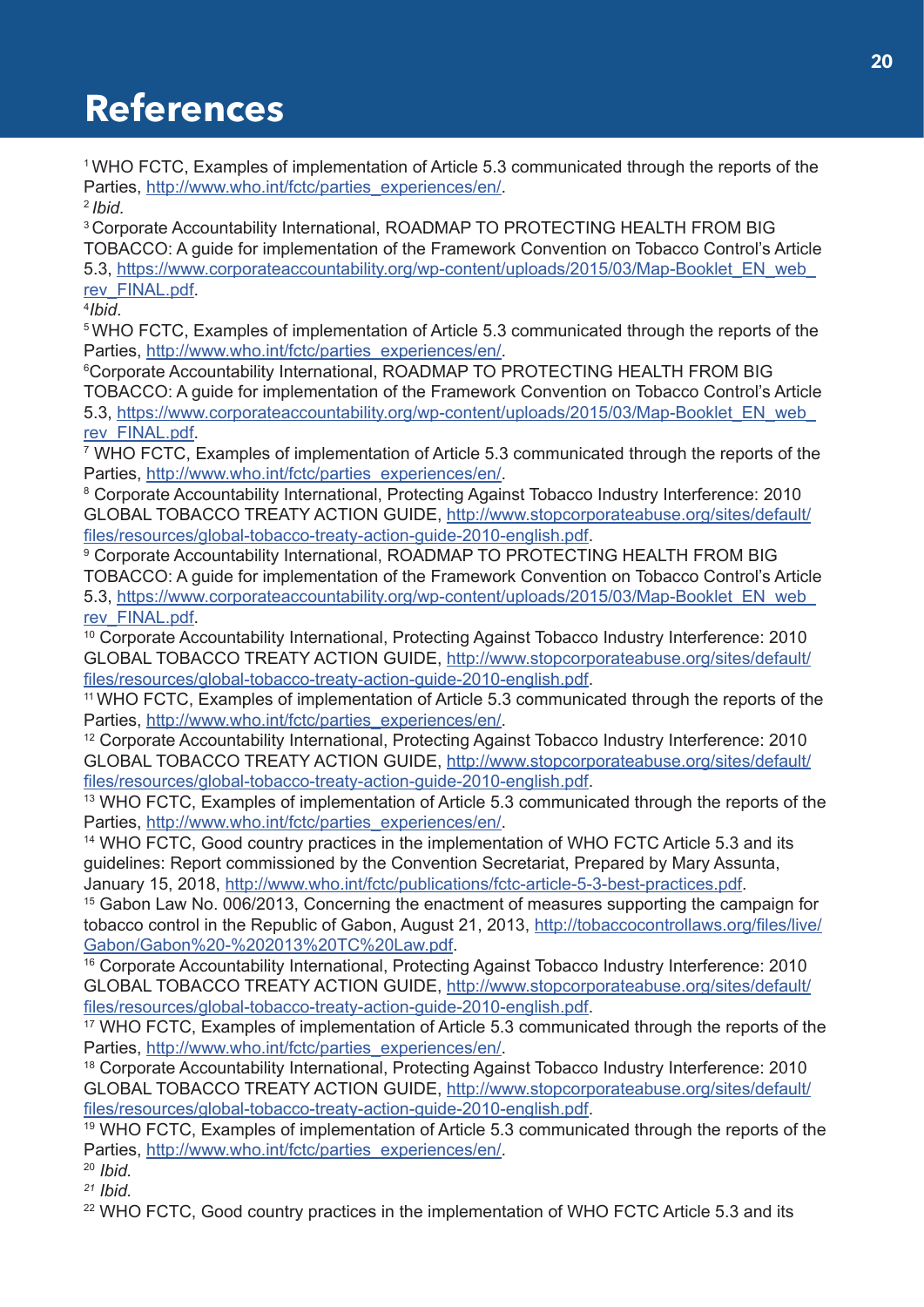guidelines: Report commissioned by the Convention Secretariat, Prepared by Mary Assunta, January 15, 2018, http://www.who.int/fctc/publications/fctc-article-5-3-best-practices.pdf. 23 Moldova's Tobacco Control Law, May 29, 2015, http://tobaccocontrollaws.org/files/live/Moldova/ Moldova%20-%202015%20TC%20Amdts..pdf.<br><sup>24</sup> Corporate Accountability International, ROADMAP TO PROTECTING HEALTH FROM BIG

TOBACCO: A guide for implementation of the Framework Convention on Tobacco Control's Article 5.3, https://www.corporateaccountability.org/wp-content/uploads/2015/03/Map-Booklet\_EN\_web\_ rev\_FINAL.pdf.

<sup>25</sup> *Ibid.*

26 WHO FCTC, Examples of implementation of Article 5.3 communicated through the reports of the Parties, http://www.who.int/fctc/parties\_experiences/en/.

<sup>27</sup> Ministry of Health, New Zealand, Meetings with tobacco industry representatives, http://www. health.govt.nz/our-work/preventative-health-wellness/tobacco-control/who-framework-conventiontobacco-control/meetings-tobacco-industry-representatives.<br><sup>28</sup> WHO FCTC, Good country practices in the implementation of WHO FCTC Article 5.3 and its

guidelines: Report commissioned by the Convention Secretariat, Prepared by Mary Assunta, January 15, 2018, http://www.who.int/fctc/publications/fctc-article-5-3-best-practices.pdf. 29 *Ibid*.

<sup>30</sup> Ministry of Health, New Zealand, Tobacco returns, http://www.health.govt.nz/our-work/<br>preventative-health-wellness/tobacco-control/tobacco-returns.

<sup>31</sup> Guidelines for observation and exclusion from the Government Pension Fund Global, December 18, 2014, https://www.regjeringen.no/en/topics/the-economy/the-government-pension- fund/

responsible-investments/guidelines-for-observation-and-exclusion/id594254/. 32 WHO FCTC, Examples of implementation of Article 5.3 communicated through the reports of the Parties, http://www.who.int/fctc/parties\_experiences/en/.

*33 Ibid*.

34 Corporate Accountability International, Protecting Against Tobacco Industry Interference: 2010 GLOBAL TOBACCO TREATY ACTION GUIDE, http://www.stopcorporateabuse.org/sites/default/ files/resources/global-tobacco-treaty-action-guide-2010-english.pdf.

35 CSC-DOH JMC 2010-01: Protection of the Bureaucracy against Tobacco Industry Interference." CIVIL SERVICE GUIDE: A Compilation of Issuances on Philippine Civil Service, http://www.csguide. org/items/show/821.

36 WHO FCTC, Examples of implementation of Article 5.3 communicated through the reports of the Parties, http://www.who.int/fctc/parties\_experiences/en/.

<sup>37</sup> Poland Ministry of Health (MoH) letter to Chancellor, Vice-Rectors, and Deans, January 09, 2018, https://seatca.org/dmdocuments/Letter MOH%20Poland FSFW.pdf.

<sup>38</sup> WHO FCTC, Examples of implementation of Article 5.3 communicated through the reports of the Parties, http://www.who.int/fctc/parties\_experiences/en/.

<sup>39</sup> *Ibid.*

40 WHO FCTC, Good country practices in the implementation of WHO FCTC Article 5.3 and its guidelines: Report commissioned by the Convention Secretariat, Prepared by Mary Assunta, January 15, 2018, http://www.who.int/fctc/publications/fctc-article-5-3-best-practices.pdf.<br><sup>41</sup> Regulation of Department of Disease Control Re: How to Contact Tobacco Entrepreneurs and

Related Persons B.E. 2553 (2010), December 17, 2010, https://www.tobaccocontrollaws.org/files/ live/Thailand/Thailand%20-%20Dept.%20Dis.%20Ctrl.%20on%20Contact%20with%20TI.pdf.

42 Corporate Accountability International, Protecting Against Tobacco Industry Interference: 2010 GLOBAL TOBACCO TREATY ACTION GUIDE, http://www.stopcorporateabuse.org/sites/default/ files/resources/global-tobacco-treaty-action-guide-2010-english.pdf.

<sup>43</sup> Stricter anti-tobacco laws go into effect, The Nation, July 05, 2017, http://www.nationmultimedia.<br>com/detail/national/30319910.

<sup>44</sup> WHO FCTC, Examples of implementation of Article 5.3 communicated through the reports of the Parties, http://www.who.int/fctc/parties\_experiences/en/.

45 Uganda, Act 22, The Tobacco Control Act 2015, November 18, 2015, http://tobaccocontrollaws. org/files/live/Uganda/Uganda%20-%20TCA%20-%20national.pdf. 46 WHO FCTC, Good country practices in the implementation of WHO FCTC Article 5.3 and its

guidelines: Report commissioned by the Convention Secretariat, Prepared by Mary Assunta, January 15, 2018, http://www.who.int/fctc/publications/fctc-article-5-3-best-practices.pdf.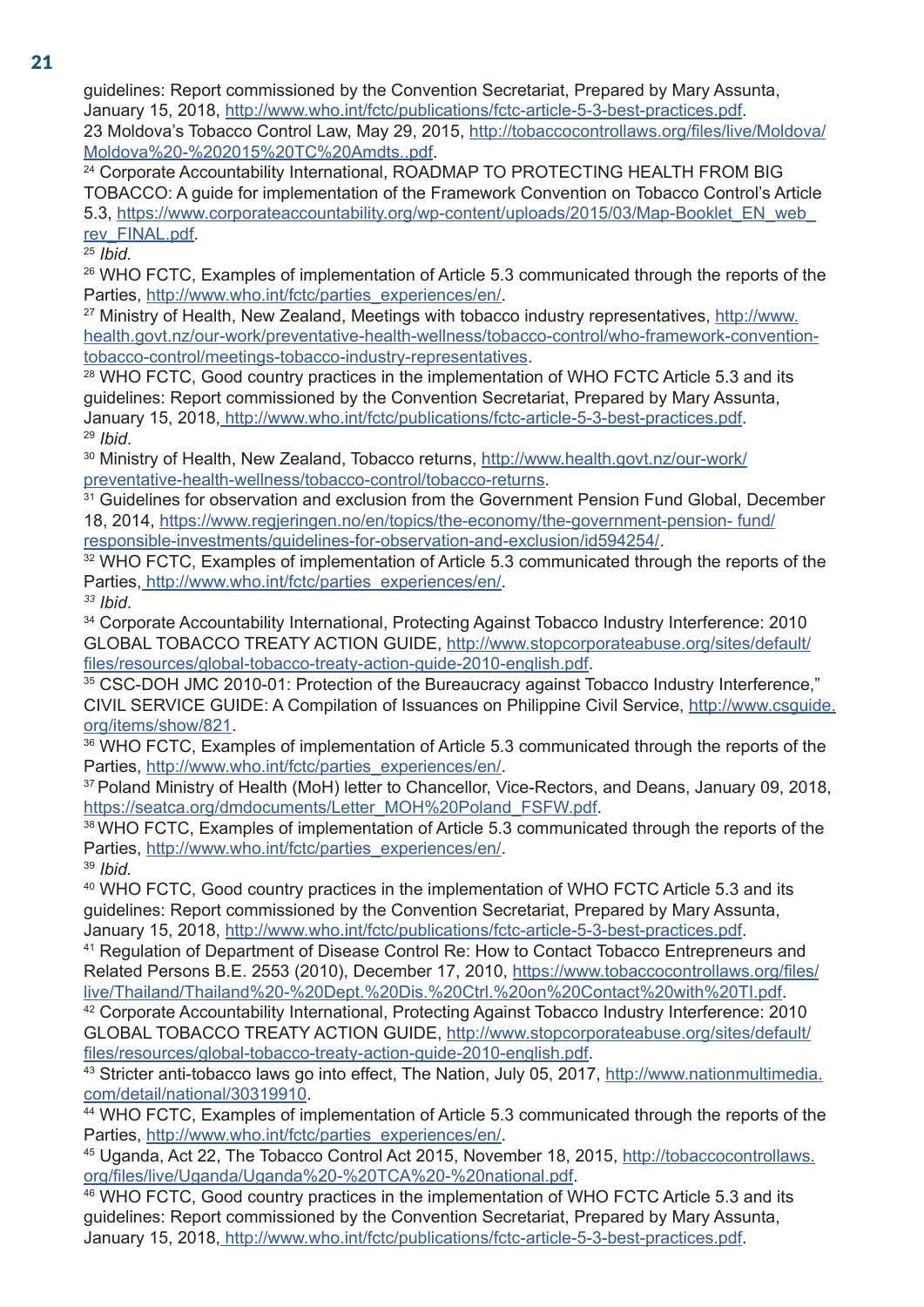47 WHO FCTC, Examples of implementation of Article 5.3 communicated through the reports of the Parties, http://www.who.int/fctc/parties\_experiences/en/.

*48 Ibid.*

49 Republic of the Philippines Department of Health, Department Memorandum No. 2010-0126, June 24, 2010, http://www.tobaccocontrollaws.org/files/live/Philippines/Philippines%20-%20 JMC%202010-01%20-%20national.pdf.<br><sup>50</sup> Regulation of Department of Disease Control Re: How to Contact Tobacco Entrepreneurs and

Related Persons B.E. 2553 (2010), December 17, 2010, https://www.tobaccocontrollaws.org/files/ live/Thailand/Thailand%20-%20Dept.%20Dis.%20Ctrl.%20on%20Contact%20with%20TI.pdf. 51 Stricter anti-tobacco laws go into effect, The Nation, July 05, 2017, http://www.nationmultimedia.

com/detail/national/30319910. 52 Thailand: Tobacco Products Control Act B.E. 2560 (2017), https://seatca.org/dmdocuments/ Unofficial%20Translation\_Thailand\_Tobacco%20Product%20Control%20Act%20B.E.%202560%20 (2017).pdf.

*53 Ibid.*

*54 Ibid.*

*55 Ibid.*

*56 Ibid.*

57 UN ECOSOC, United Nations Inter-Agency Task Force on the Prevention and Control of Noncommunicable Diseases, E/2017/L.21, May 30, 2017, http://undocs.org/en/E/2017/L.21.

<sup>58</sup> Model policy for agencies of the United Nations system on preventing tobacco industry interference,

http://who.int/ncds/un-task-force/events/model-policy-agencies-united-nations1.pdf?ua=1.

59 UN Sustainable Development Goals, http://www.un.org/sustainabledevelopment/health/. <sup>60</sup> UNDP, Policy on due diligence and partnerships with the private sector, 2013, https://business.

un.org/en/assets/2cbdc941-6f3f-4ac3-99f7-7d0ad92005c5.pdf.<br><sup>61</sup> UN Inter-Agency Task Force on the Prevention and Control of NCDs, How NCDs are reflected in governing body policies, strategies and plans, March 2017, http://www.who.int/ncds/un-task-force/ ncds-governingbodypolicies-7march2017.pdf?ua=1.

<sup>62</sup> United Nations, Political Declaration of the High-level Meeting of the General Assembly on the Prevention and Control of Non-communicable Diseases, A/RES/66/2, January 24, 2012, http://www.who.int/nmh/events/un\_ncd\_summit2011/political\_declaration\_en.pdf.

63 Southeast Asia Tobacco Control Alliance, Global Tobacco Treaty & Governance: A Role for International Organizations, September 2015, https://seatca.org/dmdocuments/Role%20of%20 IOs%205%203\_Fact%20Sheet\_F\_Sep2015.pdf. 64 International Federation of Red Cross and Red Crescent Societies, Red Cross Red Crescent

non-engagement with tobacco companies: Internal guidance brief, June 2015, https://seatca.org/ dmdocuments/Red%20Cross%20Policy%20on%20TI.pdf. 65 Deborah K. Sy, "Cross-Border Tactics of the Tobacco Industry: Challenges in Article 5.3

Implementation," 2016 (unpublished manuscript, on file with author).

<sup>66</sup> WHO FCTC, UN agencies and tobacco industry interference Examples of good practice from UN agencies, http://apps.who.int/fctc/implementation/database/sites/implementation/files/documents/ resources/UN%20agencies%20and%20tobacco%20industry%20interference.pdf

<sup>67</sup> Model policy for agencies of the United Nations system on preventing tobacco industry interference,

http://who.int/ncds/un-task-force/events/model-policy-agencies-united-nations1.pdf?ua=1.

68 T. Deen, Tobacco ban at the U.N.?, Asian Tribune, July 29, 2008, https://www.<br>corporateaccountability.org/news/asian-tribune-tobacco-ban-un.

<sup>69</sup> United Nations Global Compact, Can tobacco companies join the Global Compact?, http://www. csrcentre-bd.org/index.php?option=com\_content&view=article&id=88&Itemid=95. 70 UN Global Compact Integrity Policy Update, September 12, 2017, https://ncdalliance.org/

sites/default/files/Integrity%20Recommendation\_Statement%20for%20Website\_%2012%20 September%202017.pdf.

71 ECLT Foundation, International Labour Organization (ILO) / International Programme on the Elimination of Child Labour (IPEC), http://www.eclt.org/about-us/governance/international-labourorganization-ilo-international-programme-on-the-elimination-of-child-labout-ipec/.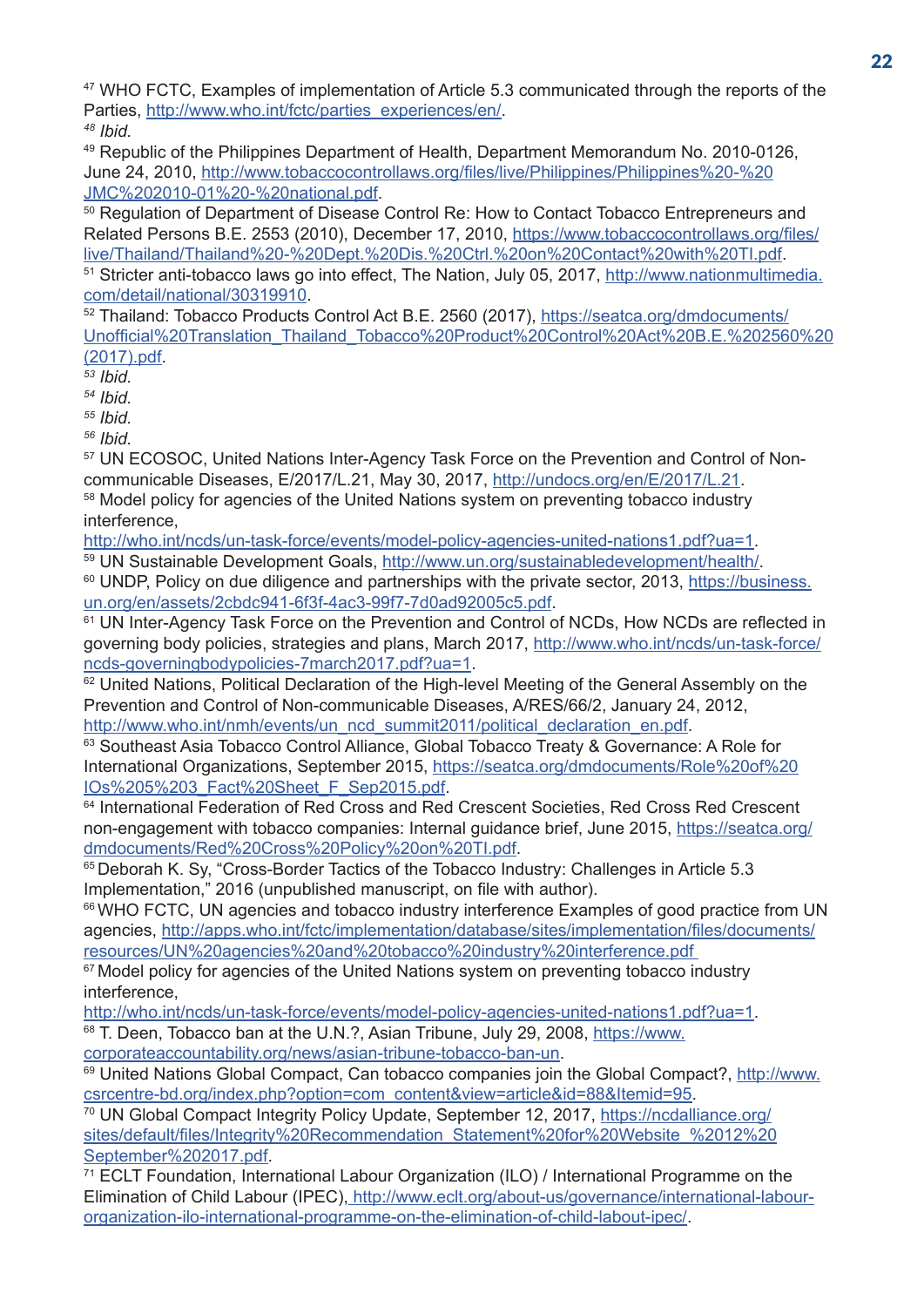72 ECLT Foundation, Annual report 2008: Eliminating child labour in tobacco growing, http://www. eclt.org/site/wp-content/uploads/2009/09/ECLT\_Annual\_Report\_2008.pdf.

*73 Ibid.*

74 ECLT Foundation, ECLT Foundation 2013 annual report, http://www.eclt.org/wp-content/

uploads/2014/03/2013\_ECLT\_Foundation\_Annual\_Report\_web.pdf.<br><sup>75</sup> Pressure on ILO to stop taking funds from Big Tobacco, http://www.cetusnews.com/business/ Pressure-on-ILO-to-stop-taking-funds-from-Big-Tobacco.By7LpusMTW.html.

<sup>76</sup> Big tobacco, child labour and the International Labour Organization, http://blogs.bmj.com/<br>tc/2016/02/08/big-tobacco-child-labour-and-the-international-labour-organization/.

<sup>77</sup> Pressure on ILO to stop taking funds from Big Tobacco, http://www.cetusnews.com/business/ Pressure-on-ILO-to-stop-taking-funds-from-Big-Tobacco.By7LpusMTW.html.

<sup>78</sup> *bid*.

79 International Tax and Investment Center, http://www.iticnet.org/.

80 Tobacco Tactics, International Tax and Investment Center, http://www.tobaccotactics.org/index. php/International\_Tax\_and\_Investment\_Center#cite\_note-4.<br><sup>81</sup> WHO FCTC, Sixth session of the Conference of the Parties to the WHO FCTC: Issues related

to Article 5.3 and the guidelines for its implementation, CSF/NV/14/25, September 19, 2014, http:// apps.who.int/fctc/implementation/database/sites/implementation/files/documents/resources/ NV\_14\_25\_19Sep14\_en.pdf. 82 MHz and tracking and tracing of tobacco products, CSF/NV/16/04,  $\frac{82}{16}$  WHO FCTC, Industry interference in tracking and tracing of tobacco products, CSF/NV/16/04,

March 04, 2016, http://apps.who.int/fctc/implementation/database/sites/implementation/files/ documents/resources/NV\_%2016\_04\_4Mar16\_en.pdf.

*83Ibid*.

84 L. Allen, ITIC Participates at WCO Enforcement Committee Meeting, March 19, 2014, http://www. iticnet.org/news-item/itic-participates-at-wco-enforcement-committee-meeting.

85 S. Dey, World Bank exits event funded by tobacco companies, The Times of India, May 2, 2015, http://timesofindia.indiatimes.com/india/World-Bank-exits-event-funded-by-tobacco-companies/ articleshow/47127313.cms.

86 S. Dey, Finance ministry may be urged to shun meet funded by tobacco companies, The Times of India, May 1, 2015. http://timesofindia.indiatimes.com/india/Finance-ministry-may-be-urged-to-shunmeet-funded-by-tobacco-companies/articleshow/47116442.cms.<br><sup>87</sup> Southeast Asia Tobacco Control Alliance, Review of the ITIC's ASEAN

Excise Tax Reform: A Resource Manual. Bangkok, Southeast Asia Tobacco Control Alliance, 2015, http://seatca.org/dmdocuments/Review\_ITIC\_Tax\_Manual\_Revised\_Oct26.pdf.<br><sup>88</sup> Southeast Asia Tobacco Control Alliance, ITIC's Asia-11 Illicit Tobacco Indicator 2012: More

Myth than Fact, 2014, http://seatca.org/dmdocuments/ITIC%20report\_More%20Myth%20than%20 Fact\_2%20July%202014.pdf.<br><sup>89</sup> Letter from Gary Johns (legal counsel, ITIC) to Bungon Ritthiphakdee (Executive Director,

SEATCA), April 20, 2016, http://www.healthjustice.ph/wp-content/uploads/2016/05/Gary-Johns\_ ITIC-document-to-SEATCA.pdf.<br><sup>90</sup> Paul, McClean, "Big Tobacco lobby group quits smoking industry," Financial Times, May 19, 2017,

https://www.ft.com/content/6ca7f490-3c73-11e7-821a-6027b8a20f23.<br><sup>91</sup> Framework Convention Alliance, International Tobacco Growers' Association (ITGA): Frequently

Asked Questions, July 2014, http://www.fctc.org/images/stories/ITGA\_FAQ.pdf

92 Mary Assunta, Tobacco industry's ITGA fights FCTC implementation in the Uruguay negotiations, Tobacco Control, 2012, http://tobaccocontrol.bmj.com/cgi/pmidlookup?view=long&pmid=22634569.<br><sup>93</sup> WHO FCTC, Applications for the status of observer to the Conference of the Parties to the WHO

Framework Convention on Tobacco Control: Note by the Convention Secretariat, FCTC/COP/4/2 Rev.1, 19 October 2010, http://apps.who.int/gb/fctc/PDF/cop4/FCTC\_COP4\_2Rev1-en.pdf

94 Southeast Asia Tobacco Control Alliance, US-ABC facilitates PMI's access to top leaders, again, June 30, 2017, https://tobaccowatch.seatca.org/index.php/2017/06/30/us-abc-facilitates-pmisaccess-to-top-leaders-again/.<br><sup>95</sup> Campaign for Tobacco-Free Kids, Blowing smoke for big tobacco: US Chamber of Commerce

fights life-saving measures, http://global.tobaccofreekids.org/en/industry\_watch/marketing/chamber of commerce.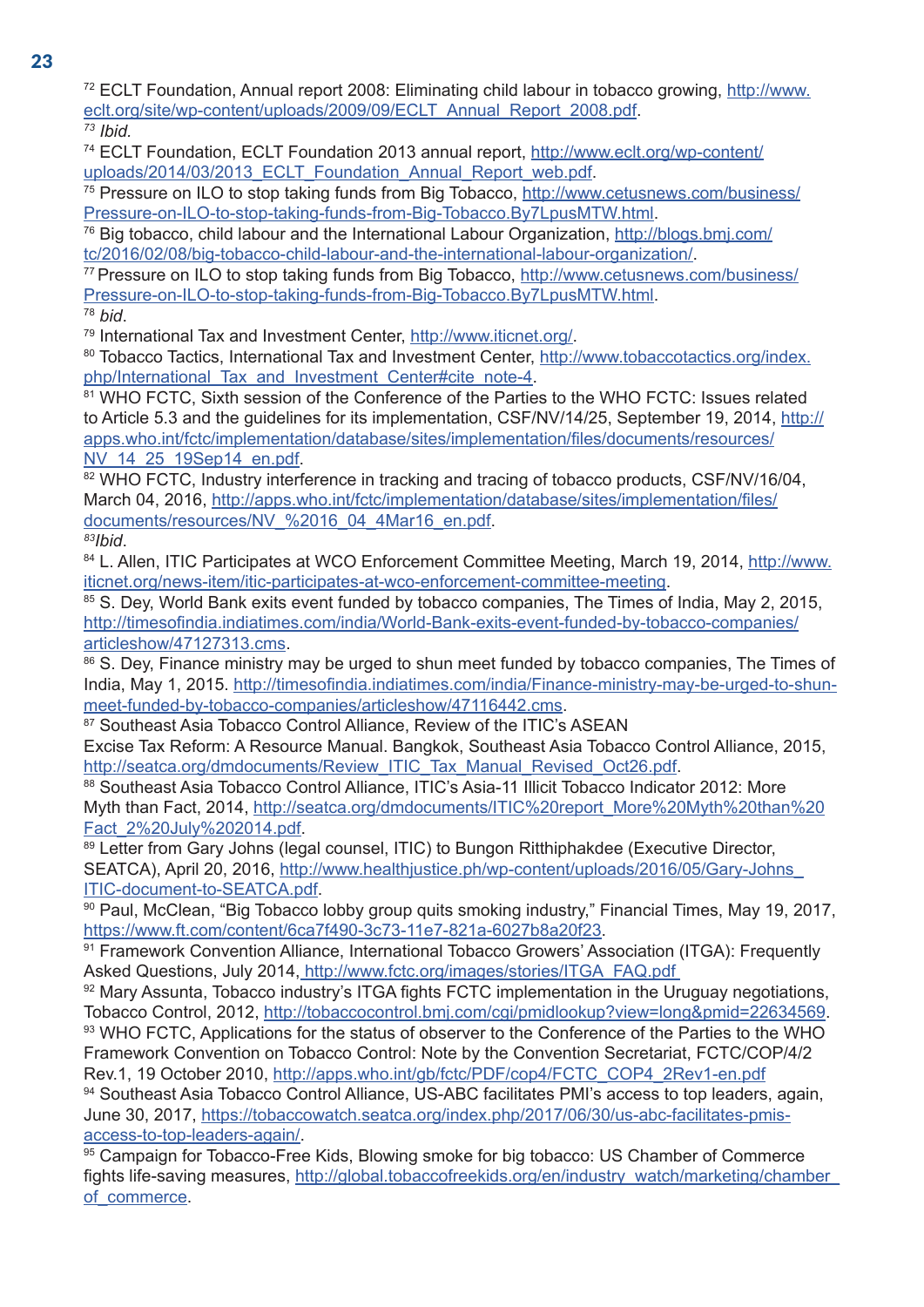96 J. Wattles, CVS quits Chamber of Commerce over tobacco-friendly lobbying, CNN, July 7, 2015, http://money.cnn.com/2015/07/07/news/companies/cvs-quit-chamber-commerce-smoking/.

<sup>97</sup> For other Tobacco Watch updates on the Foundation for a Smoke-Free World, browse the following links:

https://tobaccowatch.seatca.org/index.php/2018/02/01/more-oppose-claims-of-pmi-fundedfoundation-for-smoke-free-world/

https://tobaccowatch.seatca.org/index.php/2017/12/19/public-health-advocates-want-out-of-smokefree-foundations-mailing-list/

https://tobaccowatch.seatca.org/index.php/2017/12/01/switching-to-the-harmful-side/ https://tobaccowatch.seatca.org/index.php/2017/09/22/pmi-sets-up-new-foundation-to-whitewashand-distract/

98 WHO FCTC, WHO Framework Convention on Tobacco Control Secretariat's statement on the launch of the, September 19, 2017, http://www.who.int/fctc/mediacentre/statement/secretariatstatement-launch-foundation-for-a-smoke-free-world/en/.

99 WHO FCTC, WHO Statement on Philip Morris funded Foundation for a Smoke-Free World, September 28, 2017, http://www.who.int/mediacentre/news/statements/2017/philip-morris-

foundation/en/.<br><sup>100</sup> Poland Ministry of Health (MoH) letter to Chancellor, Vice-Rectors, and Deans, January 09, 2018, https://seatca.org/dmdocuments/Letter\_MOH%20Poland\_FSFW.pdf.

<sup>101</sup> Statement on the Foundation for a Smoke-Free World (from deans of schools of public health), January 25, 2018, https://www.jhsph.edu/about/dean-mackenzie/news/smoke-free-world.html